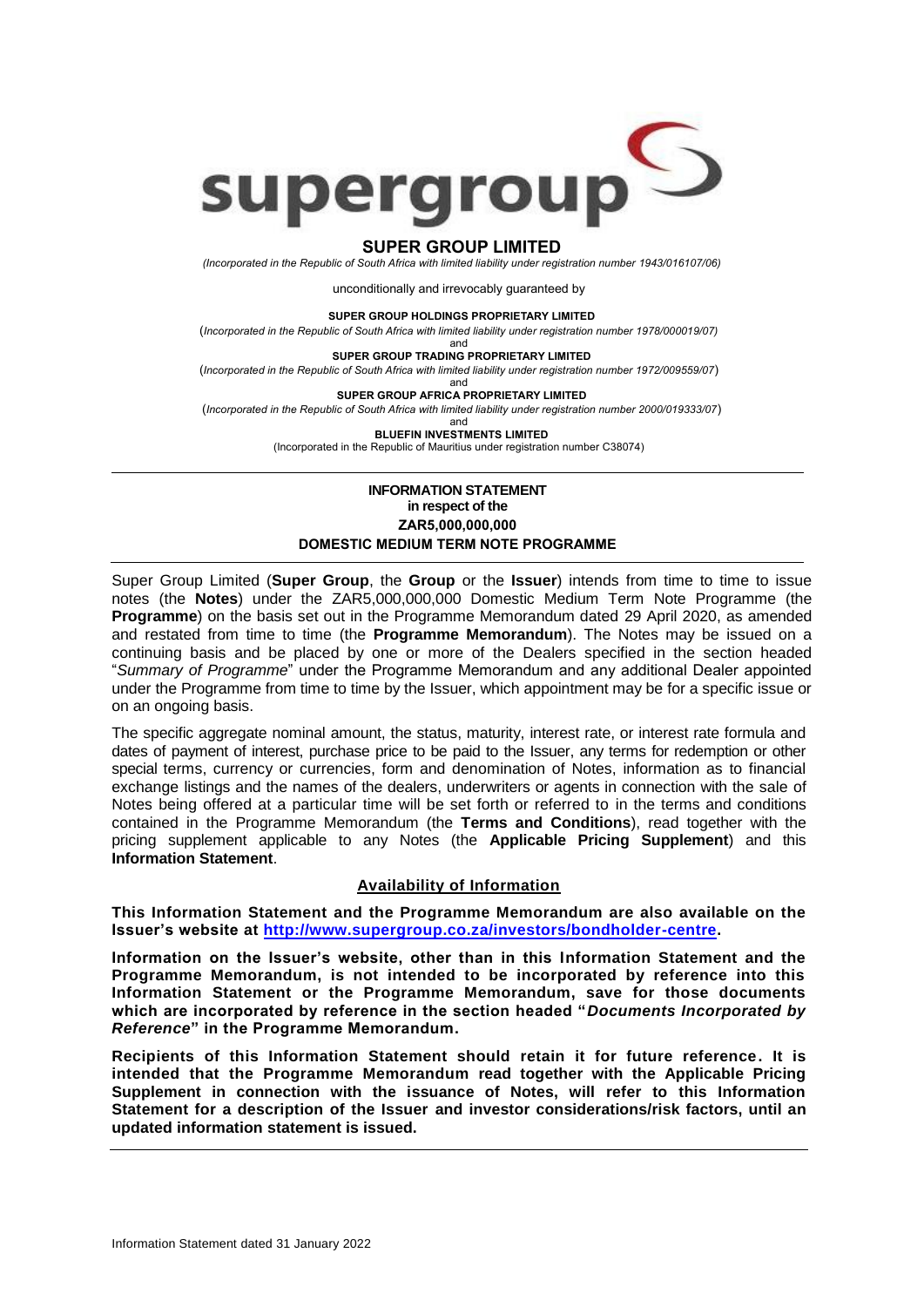# **TABLE OF CONTENTS**

| <b>GENERAL</b>                                                | 2  |
|---------------------------------------------------------------|----|
| INVESTOR CONSIDERATIONS / RISK FACTORS                        | 4  |
| SUMMARY OF INFORMATION INCLUDED IN THIS DOCUMENT BY REFERENCE | 9  |
| DESCRIPTION OF SUPER GROUP LIMITED                            | 10 |
| <b>DESCRIPTION OF GUARANTORS</b>                              | 20 |
| ABBREVIATIONS AND DEFINITIONS                                 | 22 |
| <b>CORPORATE INFORMATION</b>                                  | 23 |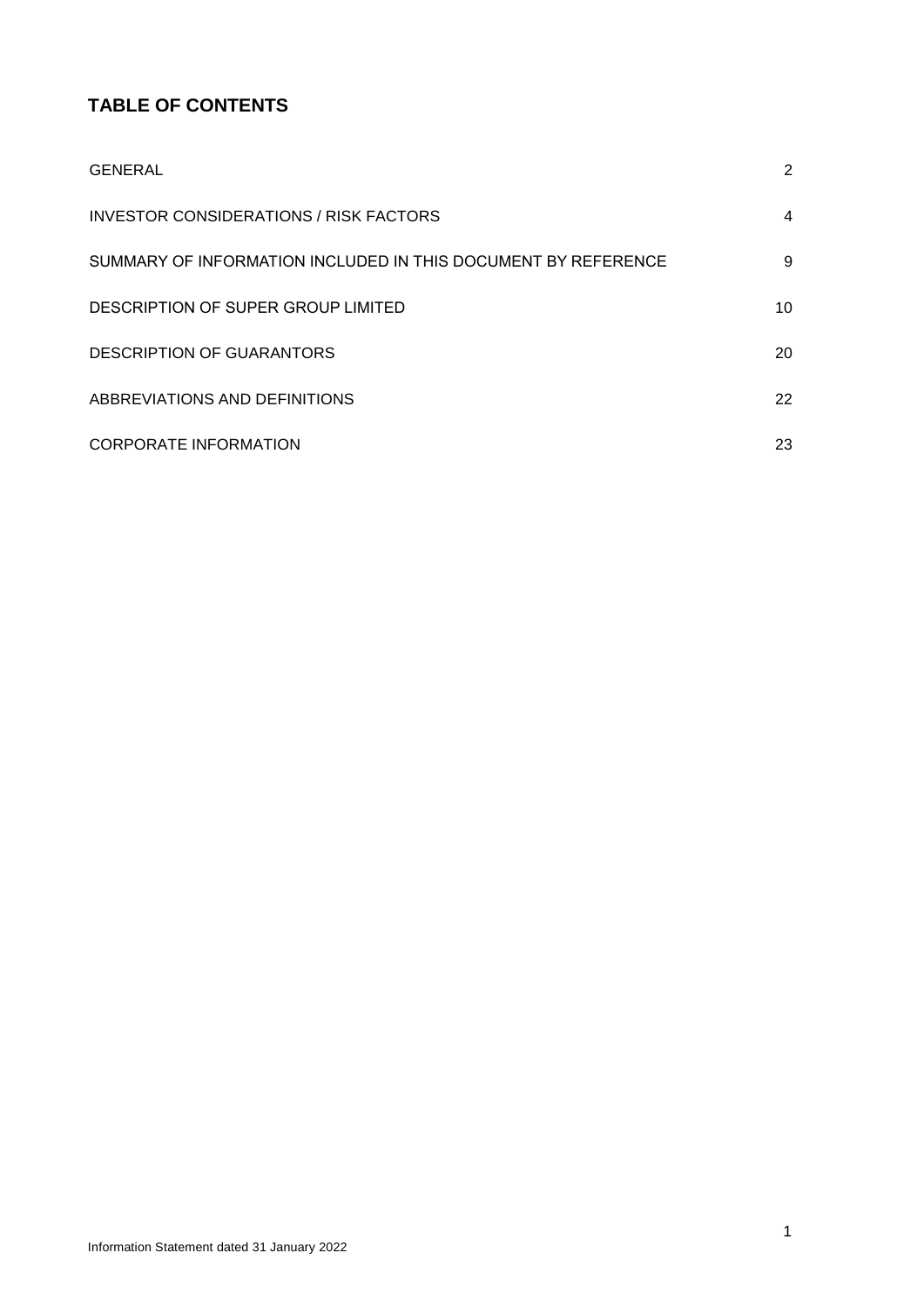## <span id="page-2-0"></span>**GENERAL**

*Capitalised terms used in this section headed "General" shall bear the same meanings as defined in the Terms and Conditions in the Programme Memorandum, except to the extent that they are separately defined in this section, or defined in the section headed "Abbreviations and Definitions", or this is clearly inappropriate from the context.* 

The Issuer and Guarantors certify that to the best of their knowledge and belief there are no facts that have been omitted from this Information Statement which would make any statement false or misleading and that all reasonable enquiries to ascertain such facts have been made, and that this Information Statement contains all information required by law and the Debt Listings Requirements of the JSE. The Issuer and Guarantors accept full responsibility for the accuracy of the information contained in this Information Statement.

The JSE takes no responsibility for the contents of this Information Statement and any amendments or supplements thereto. The JSE makes no representation as to the accuracy or completeness of this Information Statement and any amendments or supplements thereto and the JSE expressly disclaims any liability for any loss arising from or in reliance upon the whole or any part of the aforementioned document. The JSE's approval of the registration of the Programme Memorandum and listing of the Notes is not to be taken in any way as an indication of the merits of the Issuer or of the Notes and that, to the extent permitted by law, the JSE will not be liable for any claim whatsoever.

In addition, the Issuer and Guarantors, having made all reasonable inquiries, confirm that this Information Statement contains or incorporates all information which is material in relation to the issuing and the offering of the Notes, that all information contained or incorporated in this Information Statement is true and accurate in all material respects and that the opinions and the intentions expressed in this Information Statement are honestly held and that there are no other facts, the omission of which, would make this Information Statement or any of such information or expression of any such opinions or intentions misleading in any material respect.

The Arranger, the Dealers, the JSE Debt Sponsor or any of their respective subsidiaries or holding companies or a subsidiary of their holding companies (**Affiliates**) and the professional advisors have not separately verified the information contained in this Information Statement. Accordingly, no representation, warranty or undertaking, expressed or implied is made and no responsibility is accepted by the Arranger(s), Dealers, the JSE Debt Sponsor, their Affiliates or any of the professional advisors as to the accuracy or completeness of the information contained in this Information Statement or any other information provided by the Issuer or Guarantors. None of the Arranger(s), Dealers, the JSE Debt Sponsor, their Affiliates, nor any of the professional advisors accepts any liability in relation to the information contained in this Information Statement or any other information provided by the Issuer or Guarantors in connection with the Notes. The statements made in this paragraph are without prejudice to the responsibilities of the Issuer and Guarantors.

No person has been authorised by the Issuer or Guarantors to give any information or to make any representation not contained in or not consistent with this Information Statement or any other information supplied in connection with the issue and sale of the Notes and, if given or made, such information or representation must not be relied upon as having been authorised by the Issuer, Guarantors, the Arranger(s), the Dealers, the JSE Debt Sponsor, their Affiliates or the professional advisors. Neither the delivery of this Information Statement nor any sale made in connection herewith shall, under any circumstances, create any implication that there has been no change in the affairs of the Issuer or Guarantors since the date hereof, or that any other financial statement or other information supplied in connection with the Information Statement is correct at any time subsequent to the date indicated in the document containing the same.

Neither this Information Statement nor any other information supplied in connection with the Notes constitutes the rendering of financial or investment advice by or on behalf of the Issuer or Guarantors, the Arranger(s), the Dealers, the JSE Debt Sponsor, their Affiliates or any professional advisor.

This Information Statement and any other information supplied in connection with the Notes is not intended to provide the basis of any credit or other evaluation, and should not be considered as a recommendation by the Issuer, the Guarantors, the Arranger(s), the Dealers, the JSE Debt Sponsor, their Affiliates or any professional advisor, that any recipient of this Information Statement should purchase any Notes. Each investor contemplating purchasing any Notes should make its own independent investigation of the financial condition and affairs, and its own appraisal of the creditworthiness, of the Issuer and the Guarantors. Each potential investor should consult its own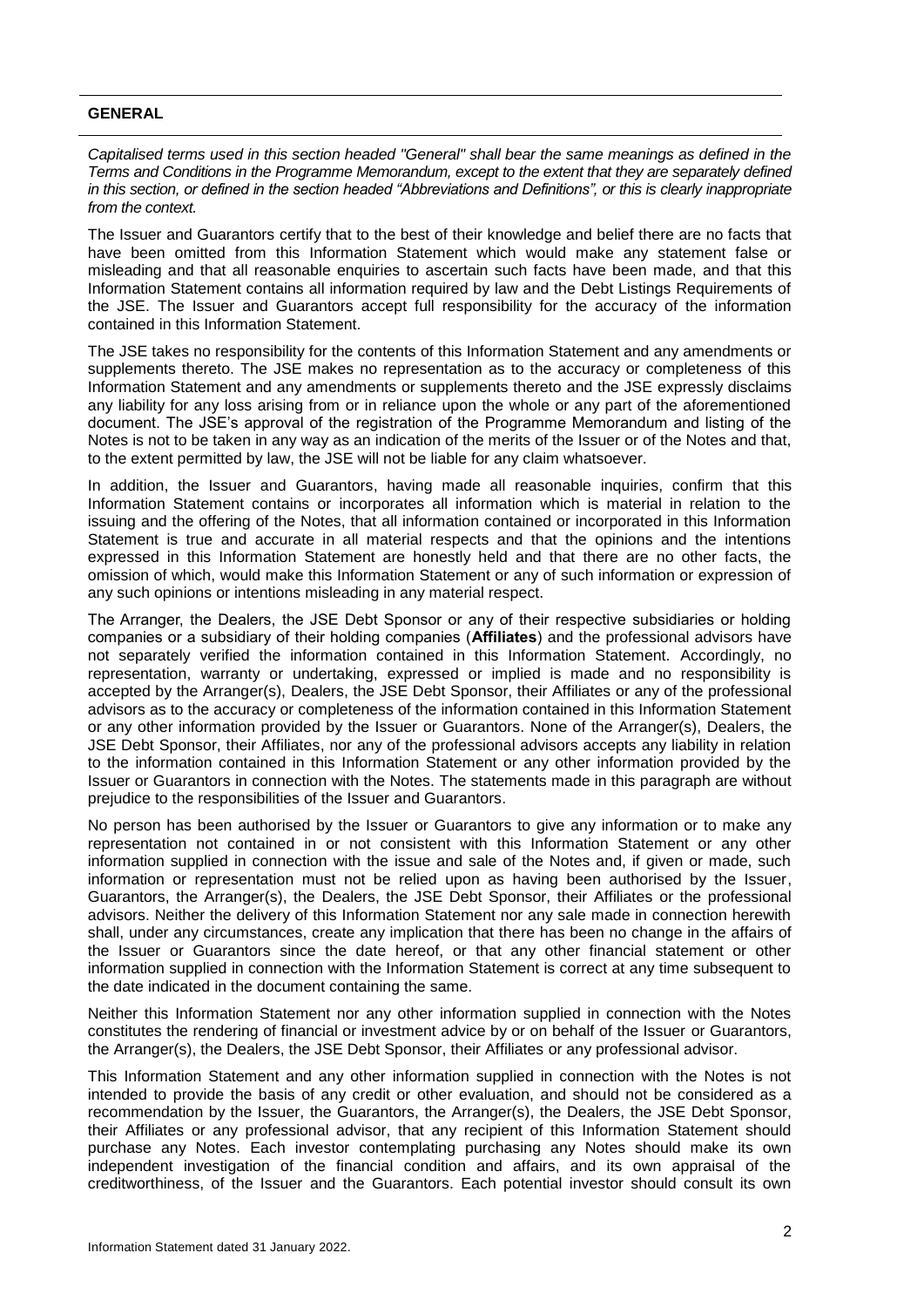advisors to make its investment decision and to determine whether it is legally permitted to purchase the Notes under Applicable Laws and regulations.

Neither this Information Statement nor any other information supplied in connection with the Notes constitutes an offer or invitation by or on behalf of the Issuer, the Guarantors, the Arranger(s), the Dealers, the JSE Debt Sponsor, their Affiliates or the professional advisors to any person to subscribe for or to purchase any Notes.

This Information Statement does not constitute an offer to sell or the solicitation of an offer to buy any Notes in any jurisdiction to any person to whom it is unlawful to make the offer or solicitation in such jurisdiction. None of the Issuer, the Guarantors, the Arranger(s), Dealers, the JSE Debt Sponsor, their Affiliates nor any professional advisor, represents that this Information Statement may be lawfully distributed, or that any Notes may be lawfully offered, in compliance with any applicable registration or other requirements in any such jurisdiction, or pursuant to an exemption available there under, or assumes any responsibility for facilitating any such distribution or offering. In particular, no action has been taken by the Issuer, the Guarantors, the Arranger(s), the Dealers, the JSE Debt Sponsor, their Affiliates or the professional advisors which would permit a public offering of any Notes or distribution of this document in any jurisdiction where action for that purpose is required. Accordingly, no Notes may be offered or sold, directly or indirectly, and neither this Information Statement nor any advertisement nor other offering material may be distributed or published in any jurisdiction, except under circumstances that will result in compliance with any Applicable Laws and regulations. The Arranger(s) or the Dealers has represented that all offers and sales by them will be made on the same terms and in compliance with this prohibition.

**The distribution of this Information Statement and the offer for the subscription or sale of Notes may be restricted by law in certain jurisdictions. Currently, the Notes are only available for subscription by South African residents. Persons into whose possession this Information Statement or any Notes come must inform themselves about, and observe any such restrictions. In particular there are restrictions on the distribution of this Information Statement and the offer for the subscription or sale of Notes in the United States of America, the European Economic Area, the United Kingdom and South Africa.**

The Notes have not been and will not be registered under the United States Securities Act of 1933, as amended (the "**Securities Act**") and may not be offered or sold in the United States of America or to, or for the account or benefit of, US persons (as defined in Regulation S under the Securities Act ("**Regulation's**")). The Notes will be offered and sold only in offshore transactions outside the United States of America in accordance with Regulation S and, subject to certain exceptions, may not be offered, sold or delivered within the United States of America or to, or for the account or benefit of, US Persons.

Information and opinions presented in the Information Statement were obtained or derived from public sources that the Arranger(s), the Dealers, the JSE Debt Sponsor, their Affiliates or the professional advisors believe are reliable but make no representations as to the accuracy or completeness thereof. Any opinions, forecasts or estimates (if any) herein constitute a judgment as at the date of this Information Statement. There can be no assurance that future results or events will be consistent with any such opinions, forecasts or estimates. Past performance should not be taken as an indication or guarantee of future performance and no representation or warranty, express or implied is made regarding future performance. The price, value of and income from any of the securities or financial instruments mentioned in this Information Statement (if any) can fall as well as rise. Any opinions expressed in this Information Statement are subject to change without notice and may differ or be contrary to opinions expressed by other business areas or groups of the Arranger(s), the Dealers, the JSE Debt Sponsor, their Affiliates or the professional advisors as a result of using different assumptions and criteria. Furthermore, the Arranger(s) or the Dealers (and their respective directors, employees, representatives and agents), the JSE Debt Sponsor, their Affiliates or any professional advisors accept no liability for any direct or indirect loss or damage incurred arising from the use of the material presented in this Information Statement, except as provided for by law.

All trademarks, service marks and logos used in this Information Statement are trademarks or service marks or registered trademarks or service marks of the Issuer and the Guarantors. This Information Statement may not be reproduced without the prior written consent of the Issuer, the Guarantors, the Arranger(s) or Dealers. It may not be considered as advice, a recommendation or an offer to enter into or conclude any transactions.

**Copies of this Information Statement are available by request from the registered offices of the Issuer.**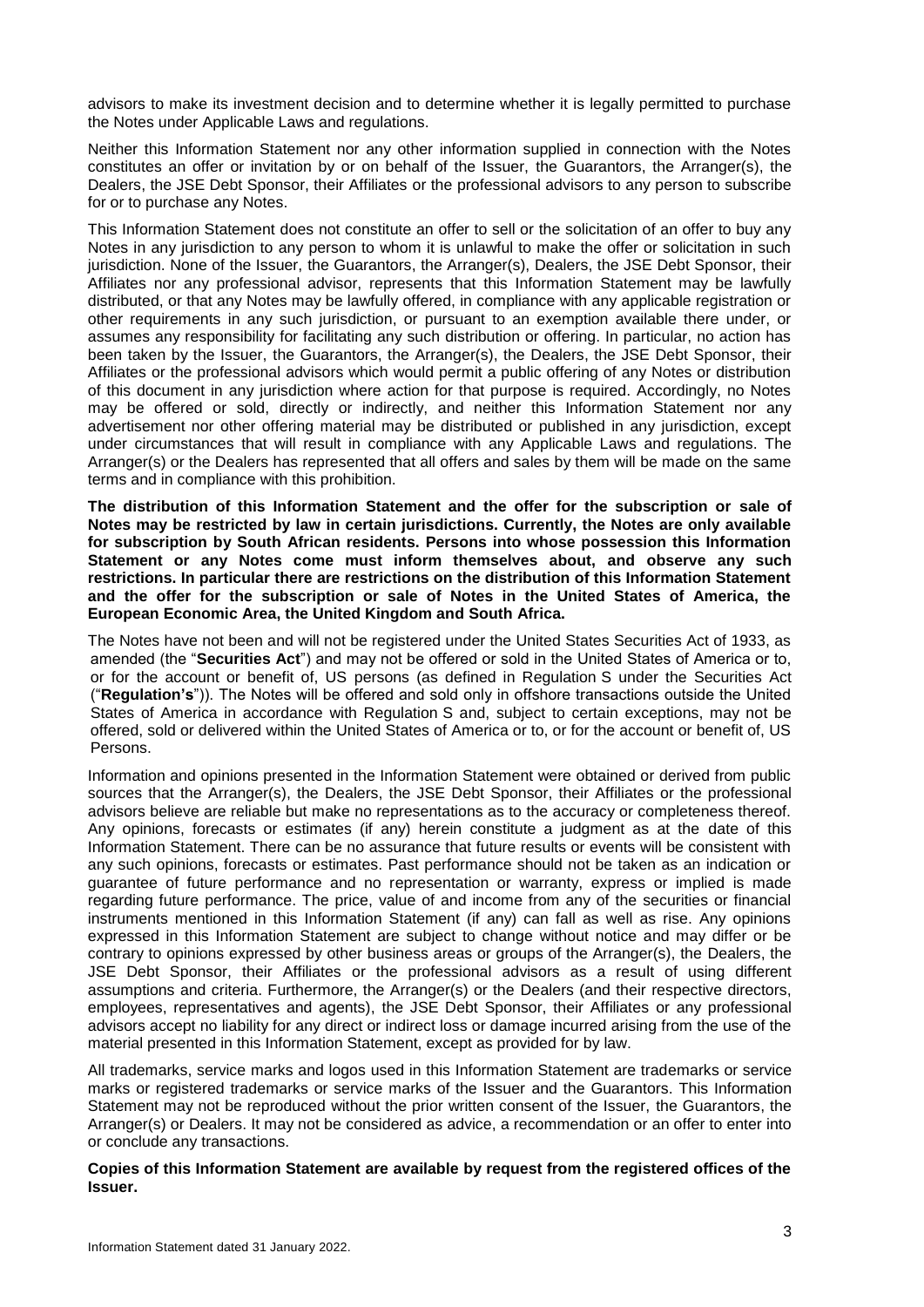## <span id="page-4-0"></span>**INVESTOR CONSIDERATIONS / RISK FACTORS**

*Capitalised terms used in this section headed "Investor Considerations / Risk Factors" shall bear the same meanings as used in the Terms and Conditions, except to the extent that they are separately defined in this section, or defined in the section headed "Abbreviations and Definitions", or this is clearly inappropriate from the context.*

*The Issuer believes that the factors outlined below may affect its ability to fulfil its obligations under the Notes. All of these factors are contingencies which may or may not occur and the Issuer is not in a position to express a view on the likelihood of any such contingency occurring. In addition, factors which are material for the purpose of assessing the market risks associated with the Notes are also described below. The value of the Notes could decline due to any of these risks, and investors may lose some or all of their investment.*

*The Issuer believes that the factors described below represent the principal risks inherent in investing in the Notes, but the inability of the Issuer to pay interest, principal or other amounts on or in connection with any Notes may occur for other reasons which may not be considered significant risks by the Issuer based on information available to it at the Information Statement Date, or which it may not be able to anticipate at the Information Statement Date. Accordingly, the Issuer does not represent that the statements below regarding the risks of holding any Notes are exhaustive.* 

*Prospective investors should also read the detailed information set out elsewhere in this Information Statement to reach their own views prior to making any investment decision.* 

*References below to the "Terms and Conditions", in relation to Notes, shall mean the "Terms and Conditions of the Notes" set out under the section of the Programme Memorandum headed "Terms and Conditions of the Notes".* 

**Factors that may affect the Issuer's ability to fulfil its obligations under the Notes issued under the Programme**

## **MATERIAL RISKS RELATING TO THE ISSUER AND THE GROUP: RISK MANAGEMENT AND MATERIAL ISSUES**

#### *Background*

Super Group considers a matter to be material if it can substantively affect the Group's ability to create and sustain value over the short-, medium- or long-term. The Board and management are of the view that the material matters published in this report offer a balanced mix of information, allowing readers to understand and assess matters that could potentially prevent the business from realising its strategy and delivering sustainable growth. These material matters were identified through interviews with senior executives, our risk management processes and stakeholder engagement. Matters raised through stakeholder engagement have been assessed in terms of the stakeholder's influence, legitimacy and urgency. This emphasis seeks to improve the quality of information available to providers of financial capital to enable a more efficient and productive allocation of such capital.

When identifying relevant matters, Super Group considers topics or issues that:

- Could substantively affect value creation
- Link to strategy, governance, performance or prospects
- Are important to key stakeholders
- Form the basis of boardroom discussions
- May intensify or lead to opportunity loss if left unchecked

When evaluating the importance of relevant matters, we consider:

- Quantitative and qualitative effects.
- The nature, area and time frame of effects.
- The magnitude of impact and likelihood of occurrence.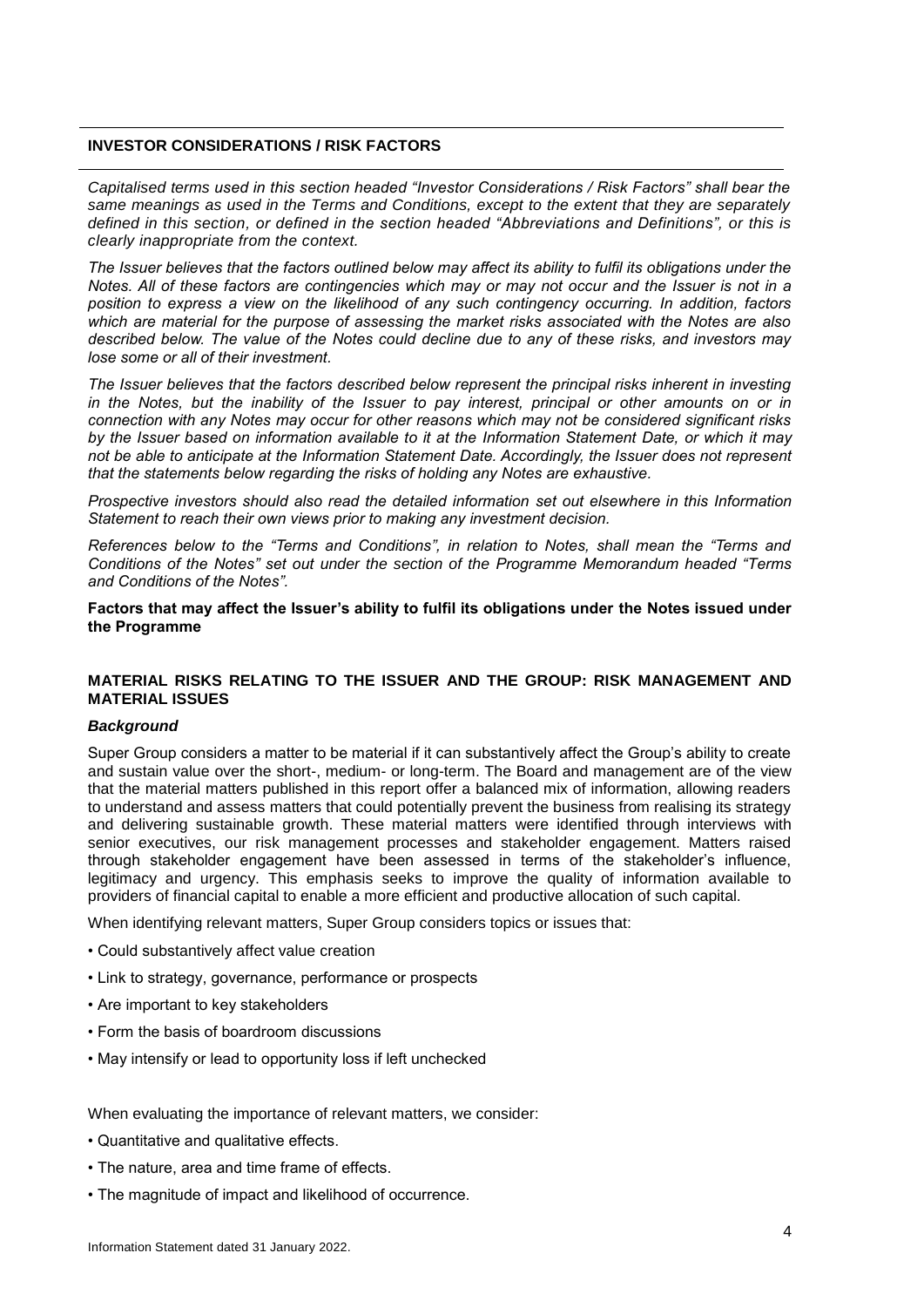## **RISK IDENTIFICATION PROCESS**

In alignment with the Group's material issues, each division is responsible for identifying, recording and assessing risks that would hinder the division from achieving its objectives. These risks are assessed based on the potential impact on the business, financial position and reputation. Aimed at mitigating these risks to an acceptable level, appropriate control procedures are then introduced. The Group Audit and Risk Officer facilitates risk sessions with each division and ensures that the risks identified have been correctly assessed and mitigated.

The GRC sets out the risk policy in its Charter detailing the objectives, scope, approach and roles and responsibilities of the committee members. The GRC meets twice a year and is chaired by an Independent Non-executive director. The membership of this committee comprises two Non-Executive Directors, the CEO and CFO. The Group Audit and Risk Officer, the Group Legal Manager and the CIO are invited to the meetings. As required by King IVTM, the Board regularly reviews the list of strategic and critical risks.

When assessing the risks, a scale of 1 to 5 is used where 1 is "Minor" and 5 "Very Serious". Risks are also assessed on the likelihood of the risk occurring after taking into account controls in place to mitigate them. A scale of 1 to 5 is used, where 1 is "Rare" and 5 is "Almost certain".

| <b>Probability description</b> |   | <b>Impact description</b> |   |
|--------------------------------|---|---------------------------|---|
| Rare                           |   | Minor                     | 1 |
| Unlikely                       | 2 | Moderate                  | 2 |
| Possible                       | 3 | Significant               | 3 |
| Likely                         | 4 | Major                     | 4 |
| Almost certain                 | 5 | Very serious              | 5 |

A summary of the Group's material risks and associated risks and mitigating actions is provided below:

| <b>Material</b>                          | <b>Risk</b>                                                                                                                                                                                                                                                                                                                                                                                                                                                                                | <b>Mitigating</b>                                                                                                                                                                                                                                                                                                                                                                                                                                         |
|------------------------------------------|--------------------------------------------------------------------------------------------------------------------------------------------------------------------------------------------------------------------------------------------------------------------------------------------------------------------------------------------------------------------------------------------------------------------------------------------------------------------------------------------|-----------------------------------------------------------------------------------------------------------------------------------------------------------------------------------------------------------------------------------------------------------------------------------------------------------------------------------------------------------------------------------------------------------------------------------------------------------|
| <b>Issue</b>                             |                                                                                                                                                                                                                                                                                                                                                                                                                                                                                            | <b>Actions</b>                                                                                                                                                                                                                                                                                                                                                                                                                                            |
| Responding to the<br>impacts of Covid-19 | • Rollout of vaccines in South Africa<br>progressing slowly -with the heightened<br>risk of further infection waves and<br>accompanying restrictions that impact<br>economic activity.<br>• Covid-19 mutations result in further<br>infection waves and accompanying<br>restrictions that impact economic<br>activity.<br>• Ongoing, tough economic conditions<br>impacting clients, which result in lower<br>volumes, reduced rates, smaller<br>margins, bad debt and reduced<br>revenue. | Stringent credit control protocols<br>Executive approval of major business<br>I۰<br>accounts<br>Management of credit levels and<br>arrears<br>Credit Committee reviews exposures<br>monthly<br>Ongoing strict expense and cash<br>management.<br>Ensure adequate provision for bad<br>debt.                                                                                                                                                               |
|                                          | • Pandemic "fatigue" leads to lower levels<br>of compliance with protocols such as<br>mask wearing and hand sanitizing -<br>especially in social settings - and<br>infection rates spike among our<br>workforce.                                                                                                                                                                                                                                                                           | Strict workplace protocol enforcement.<br>$\bullet$<br>This encompasses access control,<br>temperature and health screening,<br>hand sanitisation, social distancing,<br>stringent cleaning and disinfectant<br>measures and the provision of PPE.<br>Ongoing communications to motivate,<br>educate, inform and drive compliance.<br>Continue with remote work and split<br>team practices.<br>Educate and support employees in<br>terms of vaccination. |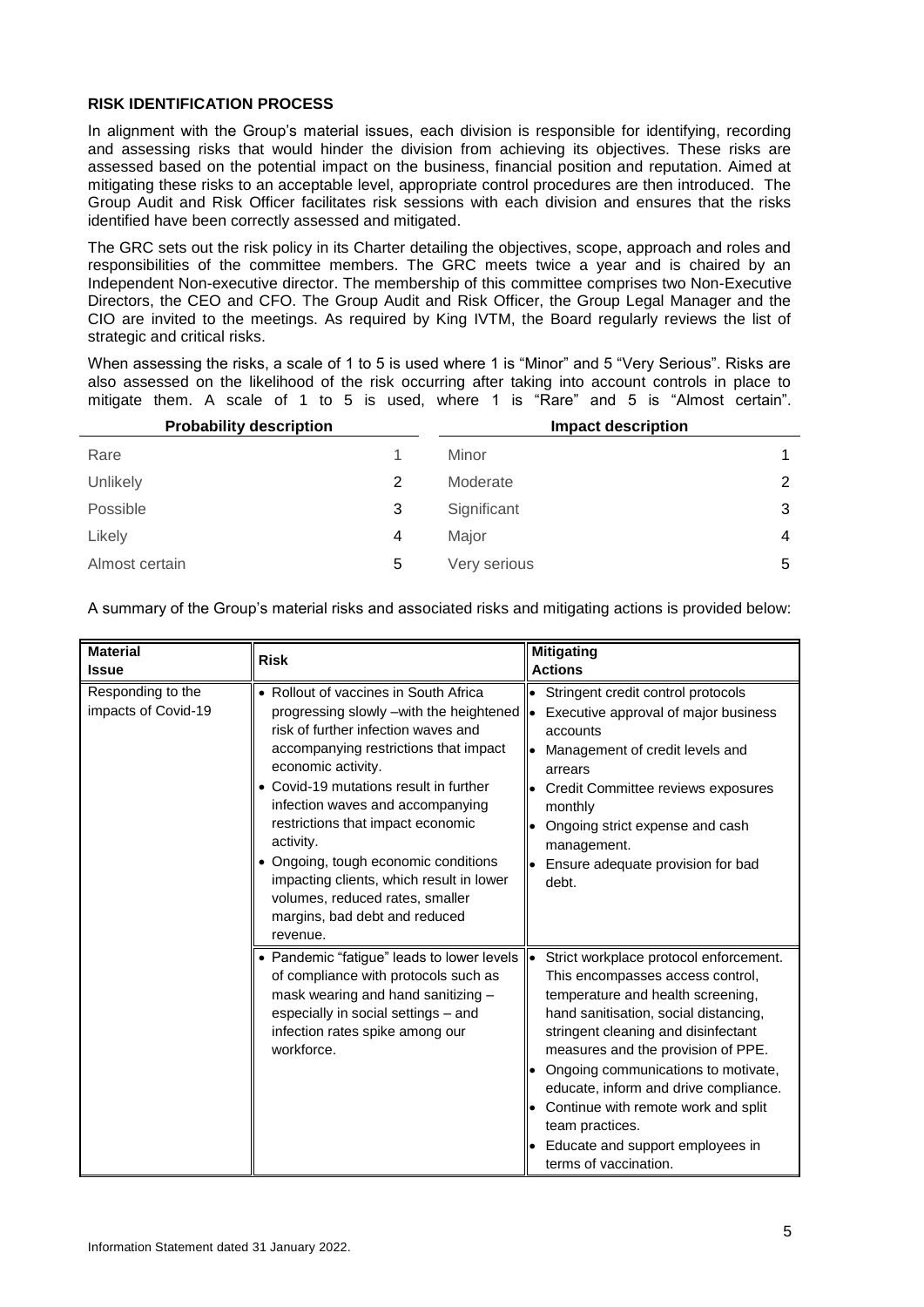| Managing macro<br>socio-economic<br>volatility                         | • Volume declines due to an economic<br>downturn in the markets in which the<br>Group trades/operates.<br>• Slow pace of securing profitable new<br>business.<br>• Loss of contracts.<br>• Contract retention with material margin<br>erosion. | Drive cost reduction and revenue<br>generating initiatives to support the<br>achievement of financial targets.<br>Continuous focus on customer service<br>and service delivery at all levels.<br>Acquire businesses operating in<br>targeted areas of the market that<br>complement the Group's existing<br>offerings.<br>Maintain a conservative Statement of<br>Financial Position and preserving<br>resources to meet the challenges of the<br>economy and the industries in which<br>the Group operates. |
|------------------------------------------------------------------------|------------------------------------------------------------------------------------------------------------------------------------------------------------------------------------------------------------------------------------------------|--------------------------------------------------------------------------------------------------------------------------------------------------------------------------------------------------------------------------------------------------------------------------------------------------------------------------------------------------------------------------------------------------------------------------------------------------------------------------------------------------------------|
|                                                                        | • Foreign currency market fluctuations<br>result in material losses for the Group.                                                                                                                                                             | Carefully manage the Group's overall<br>forex exposure within pre-approved<br>limits.<br>Hedge all cross-currency interest rate<br>swaps with inter-Group counter party<br>loans.                                                                                                                                                                                                                                                                                                                            |
|                                                                        | Interest rate market fluctuations result<br>in major losses for the Group.                                                                                                                                                                     | Strong Group Treasury policy and<br>$\bullet$<br>protocols approved at Board level.<br>Experienced treasury team monitors all<br>interest rate exposures and hedges<br>where necessary to ensure that they<br>are economically beneficial.<br>All funding related to Full Maintenance<br>Leases and dedicated fleets are<br>hedged.                                                                                                                                                                          |
| Ensuring the safety and<br>security of our people,<br>assets and data. | • Cyber-attacks and data breaches.                                                                                                                                                                                                             | The Group's cyber security forum<br>meets monthly to evaluate and<br>implement new and enhanced<br>methodologies, tools and technologies<br>to combat this global threat.<br>Significant investment in measures to<br>ensure that any future attacks<br>prevented or swiftly mitigated.<br>Ongoing internal communication and<br>monthly training to improve staff<br>vigilance and preparedness.                                                                                                            |
|                                                                        | • Attacks on properties, vehicles and<br>drivers as part of social unrest.                                                                                                                                                                     | Well defined emergency procedures<br>$\bullet$<br>and protocols.<br>Ongoing staff training.<br>Onsite surveillance systems.<br>Routine security inspections.<br>Heightened security per shift.<br>Vehicle tracking.<br>Dash cams featuring in-cab and road<br>view.<br>Anti-hijacking devices.<br>Load tracking.                                                                                                                                                                                             |
| Ensuring the relevance of<br>our automotive business<br>model.         | • Environmental evolution of the<br>automotive industry - and the growing<br>shift to electric vehicles - often fails to<br>consider the third world realities of<br>Africa and other emerging economies.                                      | Strong OEM relationships ensure an<br>$\bullet$<br>understanding of their EV strategy.<br>Represent a product range that meets<br>the value and environmental<br>requirements of our consumer and<br>economy.                                                                                                                                                                                                                                                                                                |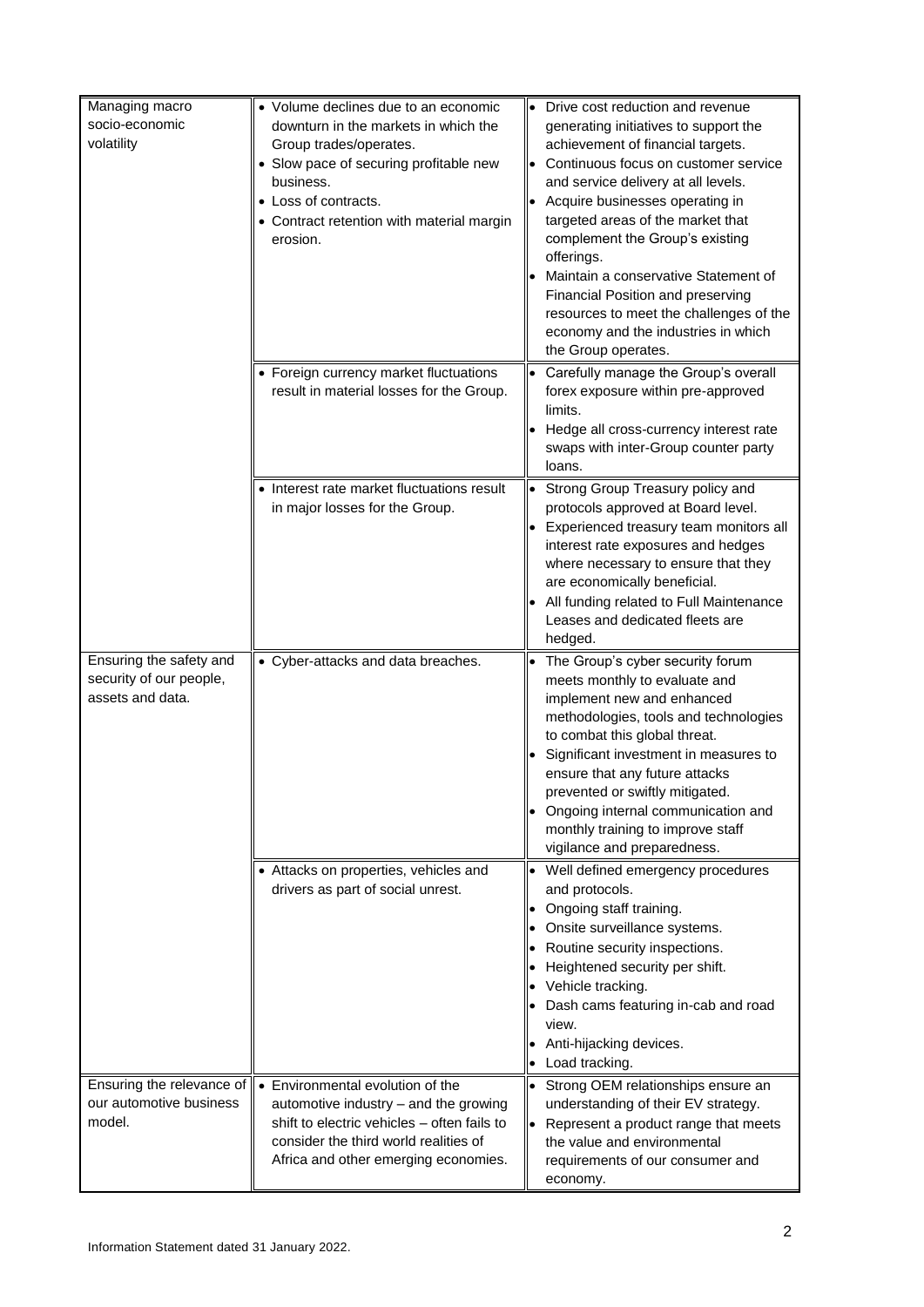|                                                                                | • Shortage of new vehicle stock driven by<br>global semiconductor chips and the<br>Covid-19 affected supply chains.                                                          | Ensure that stock pipelines are<br>۱۰<br>balanced.<br>Able to supply customer demand<br>through late model, pre-owned<br>vehicles.<br>Maintain lean cost base.                                                                                                                                                                                                            |
|--------------------------------------------------------------------------------|------------------------------------------------------------------------------------------------------------------------------------------------------------------------------|---------------------------------------------------------------------------------------------------------------------------------------------------------------------------------------------------------------------------------------------------------------------------------------------------------------------------------------------------------------------------|
| Leveraging technology<br>and digital innovation.                               | • Not anticipating and leveraging<br>advances in the technology for the<br>competitive benefit of the Group and<br>our clients.                                              | Investment to ensure ongoing digital<br>product and service innovation.<br>Evolution of the technology to maintain<br>and advance the Group's world-class<br>systems and state-of-the art facilities.<br>Continued development of IT based<br>logistics solutions to improve<br>transparency, visibility, efficiency and<br>effectiveness of customers' supply<br>chains. |
| Developing and retaining<br>an appropriately skilled<br>and diverse workforce. | • Lack of succession planning for key<br>personnel.<br>• Retention of critical management and<br>key skills.                                                                 | Ensure that succession planning is in<br>place for key roles across the business.<br>Continued focus on career<br>development, fair reward and education<br>and training opportunities.                                                                                                                                                                                   |
|                                                                                | • Shortage of highly skilled staff and<br>those with niche skill sets.<br>• Failure to suitably skill the business to<br>keep abreast of market and<br>technological change. | Evolve recruitment practices, job<br>profiles, skills and education<br>requirements to remain relevant.<br>Add new training and skills<br>development programmes to the<br>existing repertoire.                                                                                                                                                                           |

## **Insurance**

The Group has comprehensive insurance cover to protect it against a wide variety of insurable risks. The terms and levels of each facility are reviewed annually to ensure that satisfactory cover is in place.

The Group uses specialist insurance financial intermediaries, where necessary, to consider known insurable risks and recommend any risk mitigation activities that the Group should undertake. The financial intermediaries also assess whether risks are insurable, insured or not insured and whether the Group has adequate insurance in place to cover estimated potential losses. Areas where the Group is not insured or under-insured are investigated and addressed as appropriate. An important element of the insurance programme is certain retained (i.e. self-insured) risk, which is carefully monitored. Efforts are made to identify, prevent and mitigate uninsurable risks.

## *Financial risk management and financial instruments*

## **Introduction**

Super Group has risk management and central treasury functions that manage the financial risks relating to the Group's operations. The risk management function takes responsibility for the identification, measurement and monitoring of risk. The central treasury provides services to the businesses, co-ordinates access to domestic and international foreign markets and manages the financial risks relating to the Group's operations.

The Group's credit, liquidity, foreign currency and interest rate risks are continually monitored. In order to manage these risks, the Group has developed a risk management process to facilitate management of risk. The GRC meets regularly to review and, if appropriate, approve the implementation of optimal strategies for the effective management of risks. Senior management also meet on a regular basis to analyse currency and interest rate exposures and re-evaluate treasury strategies against revised economic forecasts.

## **Financial Risk profile**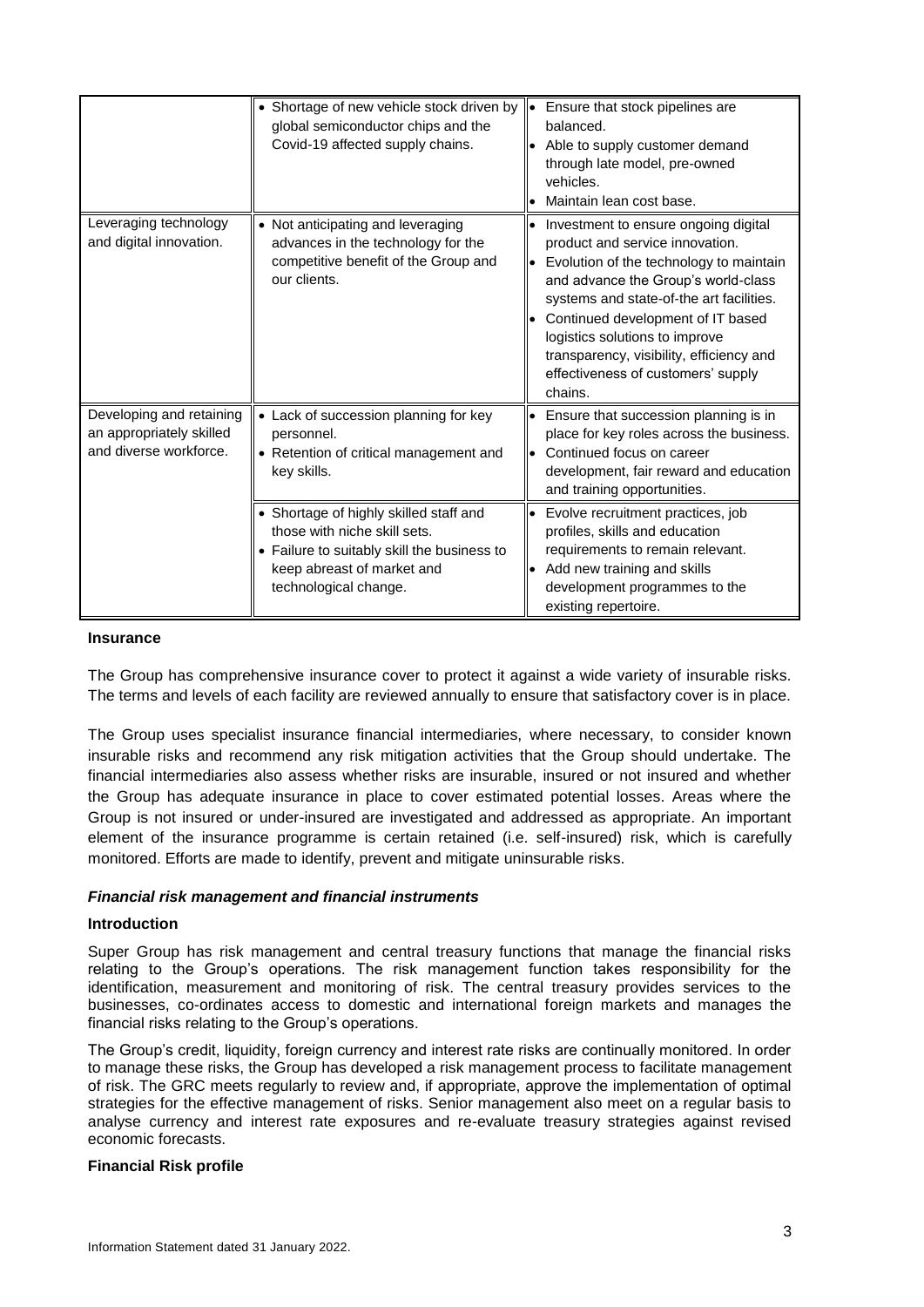In the course of the Group's business operations it is exposed to credit, liquidity, and market risk which includes foreign currency and interest rate risk. The risk management policy of the Group relating to each of these risks is discussed under the respective headings. Where appropriate, in order to reduce the fluctuations in foreign exchange and interest rates, derivative financial instruments are used. Whilst these financial instruments are subject to the risk of market rates changing subsequent to acquisition, such changes are generally expected to be offset by opposite effects on the items being hedged. The Group finances its operations through a mixture of retained profits, bank overdrafts, bank revolving credit borrowings, interest-bearing and full maintenance lease borrowings. Financing is arranged centrally by the Group treasury division.

#### **Capital Management**

The Board's policy is to maintain healthy capital ratios so as to maintain investor, creditor and market confidence and to sustain future development of the business on a capital-efficient basis. The Board monitors its capital structure, determining the appropriate debt-to-equity ratio in light of changing economic conditions. The Group invests in growth opportunities, both organic and acquisitive, that complement its strategy by applying hurdle rate methodology utilising the WACC. The Board recognises debt as an important component of its capital structure in support of its leveraged business models. The optimal mix of debt and equity is determined in order to minimise the overall cost of capital and maximise shareholder value.

From time to time the Group purchases its own shares on the market. The timing of these purchases depends on market prices and conditions. The Group does not have a defined share buyback plan and any transaction is determined as being in the interest of ordinary shareholders. The transactions are approved by the Board.

#### **Credit risk**

Credit risk relates to potential exposure in respect of cash and cash equivalents, other non-current assets, FEC assets, finance lease receivables, trade receivables, sundry receivables and derivative instruments. Credit risk, or the risk of counterparties defaulting, is controlled by the application of credit approvals, limits and monitoring procedures. Where appropriate, the Group obtains collateral or credit insurance on outstanding debts to mitigate risk.

Counterparties to financial instruments consist of a large number of high credit-rated financial institutions. The Group does not expect any counterparties to fail to meet their obligations, given their high credit ratings. The Group has no significant concentration of credit risk with any single counterparty or group of counterparties. Counterparty credit limits are in place which are reviewed and approved by the respective subsidiary boards. Trade accounts receivable consist of a large number of customers spread across diverse industries and geographical areas. Adequate allowance for credit losses has been made. No single customer represents more than 10% of the Group's total revenue for the years ended or total trade receivables at 30 June 2020 and 30 June 2021.

#### **Liquidity risk**

Liquidity risk is the risk that the Group will not be able to meet its financial obligations as they fall due.

To manage this risk, Group companies manage their working capital, capital expenditure and cash flow and annually assess the financial viability of customers. In order to mitigate any liquidity risk that may arise, adequate unutilised banking facilities and reserve borrowing capacity is maintained per Group policy. The Group continually monitors forecast and actual cash flows and actively matches maturity profiles of financial assets and liabilities.

The Group reports on the contractual maturities of its specific financial liabilities, including the maturity profile of its borrowings (other than normal renewals or raising of borrowings), estimated interest payments, trade and other payables, and derivative financial liabilities, excluding the impact of netting agreements. Where timing of projected cash flows is uncertain, payment is typically factored into projections at the earliest cash flow period.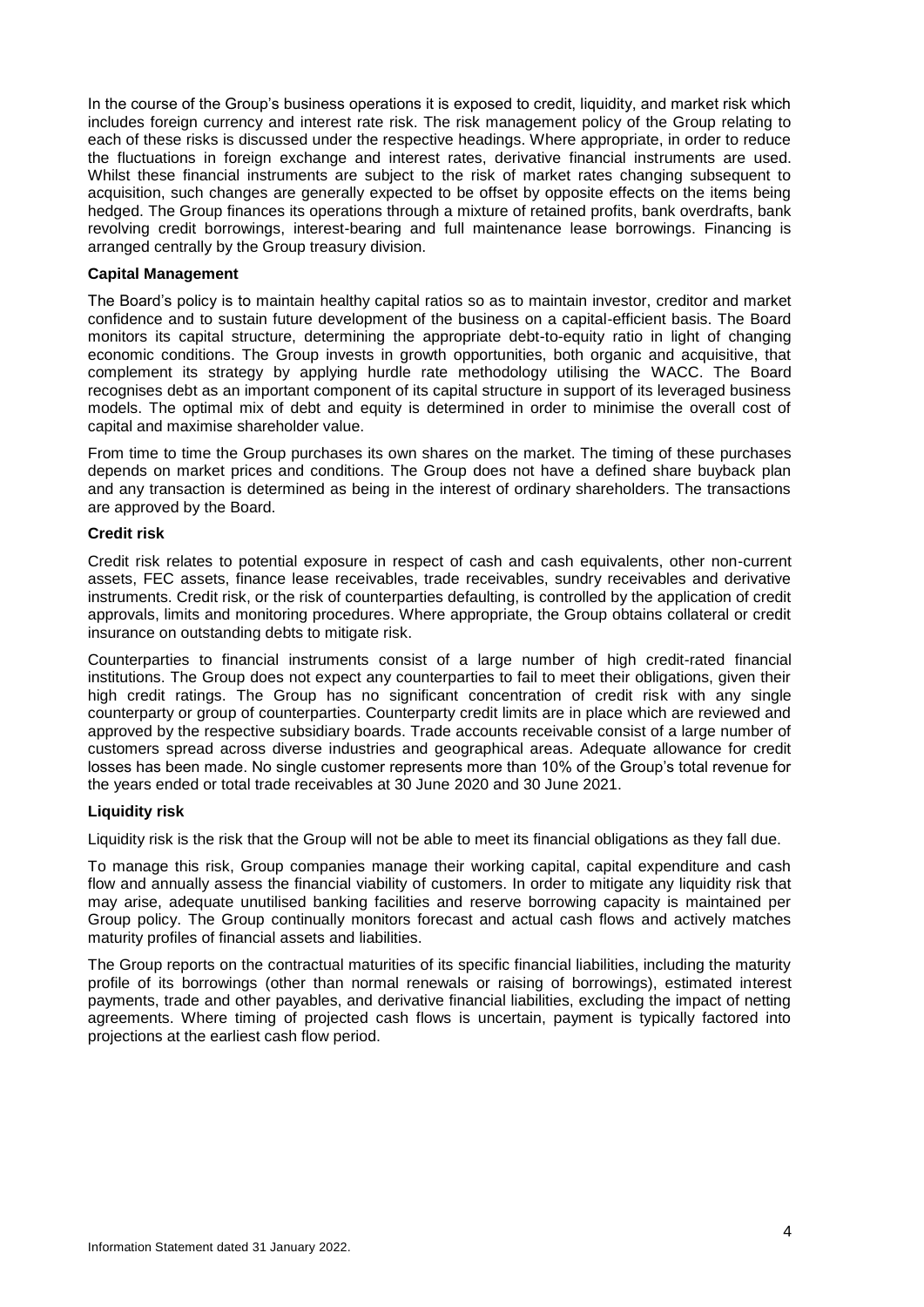## **Market risk**

Market risk is the risk that changes in interest rates, foreign exchange rates and equity prices will affect profit and loss and the value of the holding of the financial instrument.

## **Foreign currency risk management**

The Group is head quartered in South Africa, with offshore operations carried out in Africa (including Mauritius, Zimbabwe, Zambia, Kenya, Malawi and Mozambique), Europe (mainly United Kingdom and the Eurozone), Australia and New Zealand.

The Group seeks to mitigate foreign currency exposures by borrowing, where cost effective, in the same currencies as the currencies of the main operating units. In addition, the Group enters into cross currency interest rate swaps where loans are made between entities in different countries. In terms of Group policy, foreign loan liabilities are not covered using forward exchange contracts as these are covered by a natural hedge against the underlying assets.

The currency risk of the Group arises due to the fact that the Group operates and has input costs and sales in different countries. The Group enters into various types of FECs in managing its foreign exchange risk resulting from cash flows from anticipated business activities and financing arrangements denominated in foreign currencies.

Transaction risk is calculated in each foreign currency and includes currency-denominated assets and liabilities (foreign currency creditors and debtors) and certain items not recognised in the Statement of Financial Position such as firm and probable purchase and sales commitments. Trade-related purchase exposures are managed through the use of natural hedges arising from foreign/export revenue as well as FECs. The impact of these currency risk transactions is shown as translation gains/(losses) in profit or loss.

#### **Interest rate risk**

Exposure to interest rate risk on debt and investments is monitored by management. The Group borrows principally in Rand, Euro, Pound Sterling, United States Dollars and Australian Dollars at both fixed and floating rates of interest. The fixing or capping of interest rates on debt to achieve improved predictability of cash flows is considered and implemented on a case-by-case basis. The interest rate characteristics of new borrowings and the refinancing of existing borrowings are positioned according to expected movements in interest rates. With respect to the Group's full maintenance lease liabilities, the Group generally enters into back-to-back agreements with creditworthy customers. Consequently, the interest rate risk on these liabilities is largely mitigated.

## **Derivative instruments**

The derivatives used by the Group are predominately over-the-counter instruments, particularly FECs, option contracts, cross currency swaps and interest rate swaps. The Group only deals with financial institutions of high credit standing. The instruments are employed according to uniform guidelines and are subject to strict internal controls. Their use is confined to the hedging of the operating business and of the related investments and financing transactions.

Details of any changes to the Group's risk profile can be found on the Group's website at <http://www.supergroup.co.za/investors/integrated>

## **RISKS RELATING TO THE NOTES**

## *The Notes may not be a suitable investment for all investors*

Each potential investor in any Notes must determine the suitability of that investment in the Notes in light of its own circumstances. In particular, each potential investor should:

- have sufficient knowledge and experience to make a meaningful evaluation of the Notes, the merits and risks of investing in the Notes and the information contained or incorporated by reference in the Programme Memorandum or any applicable supplement;
- have access to, and knowledge of, appropriate analytical tools to evaluate, in the context of its particular financial situation, an investment in the Notes and the impact such an investment will have on its overall investment portfolio;
- have sufficient financial resources and liquidity to bear all of the risks of an investment in the Notes, including Notes with principal or interest payable in one or more currencies, or where the currency for principal or interest payments is different from the potential investor's currency;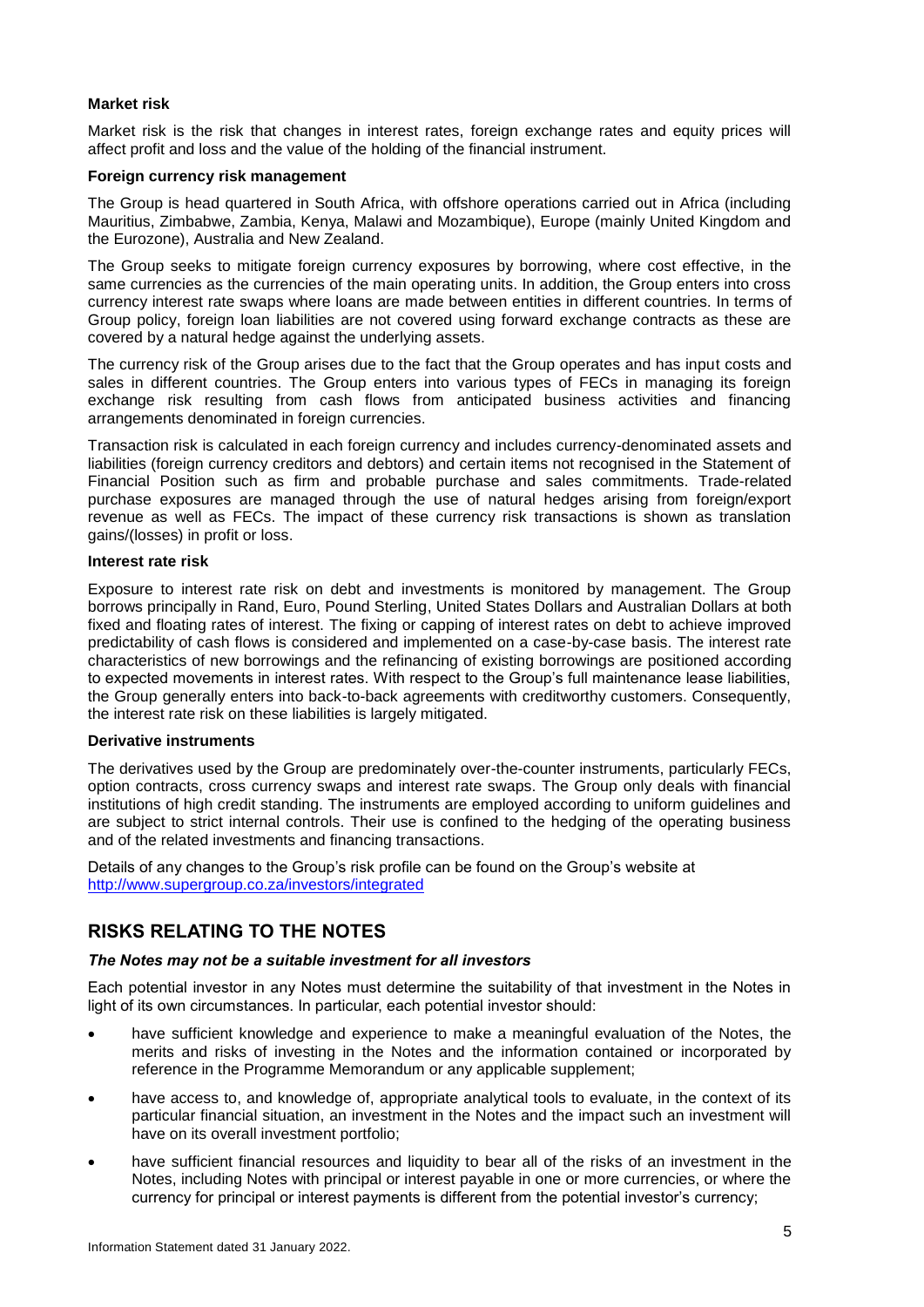- understand thoroughly the terms of the Notes and be familiar with the behaviour of any relevant indices and financial markets; and
- be able to evaluate (either alone or with the help of a financial adviser) possible scenarios for economic, interest rate and other factors that may affect its investment and its ability to bear the applicable risks.

Some Notes are complex financial instruments. Sophisticated institutional investors generally do not purchase complex financial instruments as stand-alone investments. They purchase complex financial instruments as a way to reduce risk or enhance yield with an understood, measured and appropriate addition of risk to their overall portfolios. A potential investor should not invest in Notes which are complex financial instruments unless it has the expertise (either alone or with a financial adviser) to evaluate how the Notes will perform under changing conditions, the resulting effects on the value of the Notes and the impact this investment will have on the potential investor's overall investment portfolio.

## *There may not be an active trading market for the Notes*

Notes issued under the Programme will be new securities which may not be widely distributed and for which there is currently no active trading market (unless in the case of any particular Tranche, such Tranche is to be consolidated with and form a single series with a Tranche of Notes which is already issued). If the Notes are traded after their initial issuance, they may trade at a discount to their initial offering price, depending upon prevailing interest rates, the market for similar securities, general economic conditions and the financial condition of the Issuer. There is no assurance as to the development or liquidity of any trading market for any particular Tranche of Notes.

## *The Notes may be redeemed prior to maturity*

Unless in the case of any particular Tranche of Notes the Applicable Pricing Supplement specifies otherwise, in the event that the Issuer would be obliged to increase the amounts payable in respect of any Notes due to any withholding or deduction for or on account of any present or future taxes, duties, assessments or governmental charges of whatever nature imposed, levied, collected, withheld or assessed by or on behalf of the government of South Africa or any political subdivision thereof or any authority therein or thereof having power to tax, the Issuer may redeem all Outstanding Notes in accordance with the Terms and Conditions.

In addition, if in the case of any particular Tranche of Notes the Applicable Pricing Supplement specifies that the Notes are redeemable at the Issuer's option in certain other circumstances, the Issuer may choose to redeem the Notes at times when prevailing interest rates may be relatively low. In such circumstances an investor may not be able to reinvest the redemption proceeds in a comparable security at an effective interest rate as high as that of the relevant Notes.

## *Because uncertificated Notes are held in the CSD, investors will have to rely on their procedures for transfer, payment and communication with the Issuer*

Notes issued under the Programme which are listed on the Interest Rate Market of the JSE or such other or additional Financial Exchange and/or held in the CSD may, subject to Applicable Laws and the Applicable Procedures, be issued in uncertificated form. Unlisted Notes may also be held in the CSD in uncertificated form. Notes held in the CSD will be issued, cleared and settled in accordance with the Applicable Procedures through the electronic settlement system of the CSD. Except in the limited circumstances described in the Terms and Conditions, investors will not be entitled to receive Individual Certificates. The CSD will maintain records of the Beneficial Interests in Notes and/or issued in uncertificated form, which are held in the CSD (whether such Notes are listed or unlisted). Investors will be able to trade their Beneficial Interests only through the CSD and in accordance with the Applicable Procedures.

Payments of principal and/or interest in respect of uncertificated Notes will be made to the CSD or the Participants and the Issuer will discharge its payment obligations under the Notes by making payments to or to the CSD or the Participants for distribution to their account holders. A holder of a Beneficial Interest in uncertificated Notes, whether listed or unlisted, must rely on the procedures of the CSD to receive payments under the relevant Notes. Each investor shown in the records of the CSD or the Participants, as the case may be, shall look solely to the CSD or the Participant, as the case may be, for his share of each payment so made by the Issuer to the registered holder of such uncertificated Notes. The Issuer has no responsibility or liability for the records relating to, or payments made in respect of, such Beneficial Interests.

Holders of Beneficial Interests in uncertificated Notes will not have a direct right to vote in respect of the relevant Notes. Instead, such holders will be permitted to act only to the extent that they are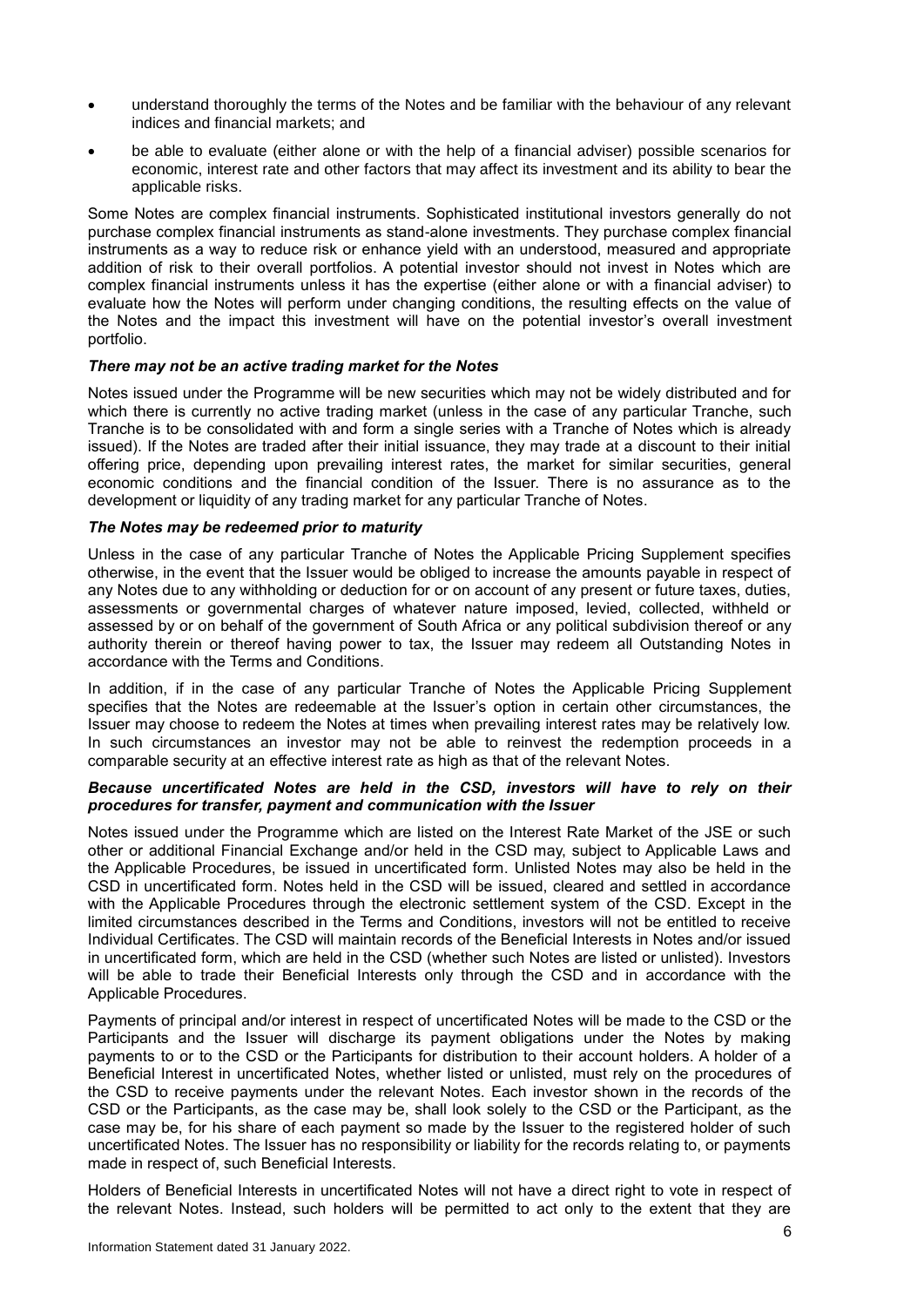enabled by the CSD to appoint appropriate proxies.

## *Recourse to the JSE Debt Guarantee Fund Trust*

The holders of Notes that are not listed on the Interest Rate Market of the JSE will have no recourse against the JSE Debt Guarantee Fund Trust. Claims against the JSE Debt Guarantee Fund Trust may only be made in respect of the trading of Notes listed on the Interest Rate Market of the JSE and in accordance with the rules of the JSE Debt Guarantee Fund Trust. Unlisted Notes are not regulated by the JSE.

## *Credit Rating*

Tranches of Notes issued under the Programme, the Issuer and/or the Programme, as the case may be, may be rated or unrated. A Rating is not a recommendation to buy, sell or hold securities and may be subject to suspension, reduction or withdrawal at any time by the assigning Rating Agency. Any adverse change in an applicable credit rating could adversely affect the trading price for the Notes issued under the Programme.

## **RISKS RELATED TO THE STRUCTURE OF THE PARTICULAR ISSUE OF NOTES**

A wide range of Notes may be issued under the Programme. A number of these Notes may have features which contain particular risks for potential investors. Set out below is a description of certain such features:

## *Notes subject to optional redemption by the Issuer*

An optional redemption feature is likely to limit the market value of the Notes. During any period when the Issuer may elect to redeem the Notes, the market value of those Notes generally will not rise substantially above the price at which they can be redeemed. This may also be true prior to any redemption period. The Issuer may be expected to redeem Notes when its cost of borrowing is lower than the interest rate on the Notes. At those times, an investor generally would not be able to re-invest the redemption proceeds at an effective interest rate as high as the interest rate on the Notes being redeemed and may only be able to do so at a significantly lower rate. Potential investors should consider reinvestment risk in light of other investments available at that time.

## *Index-Linked and Dual Currency Notes*

The Issuer may issue Notes the terms of which provide for interest or principal payable in respect of such Notes to be determined by reference to an index or formula, to changes in the prices of securities or commodities, to movements in currency exchange rates or other factors (each, a **Relevant Factor**) or with principal or interest payable in one or more currencies which may be different from the currency in which the Notes are denominated. Potential investors should be aware that:

- the market price of such Notes may be volatile;
- no interest may be payable on such Notes;
- payments of principal or interest on such Notes may occur at a different time or in a different currency than expected;
- the amount of principal payable at redemption may be less than the Nominal Amount of such Notes or even zero;
- a Relevant Factor may be subject to significant fluctuations that may not correlate with changes in interest rates, currencies or other indices;
- if a Relevant Factor is applied to Notes in conjunction with a multiplier greater than one or contains some other leverage factor, the effect of changes in the Relevant Factor on principal or interest payable is likely to be magnified; and
- the timing of changes in a Relevant Factor may affect the actual yield to investors, even if the average level is consistent with their expectations. In general, the earlier the change in the Relevant Factor, the greater the effect on yield.

## *Partly-paid Notes*

The Issuer may issue Notes where the issue price is payable in more than one instalment. Failure to pay any subsequent instalment could result in an investor losing all of its investment.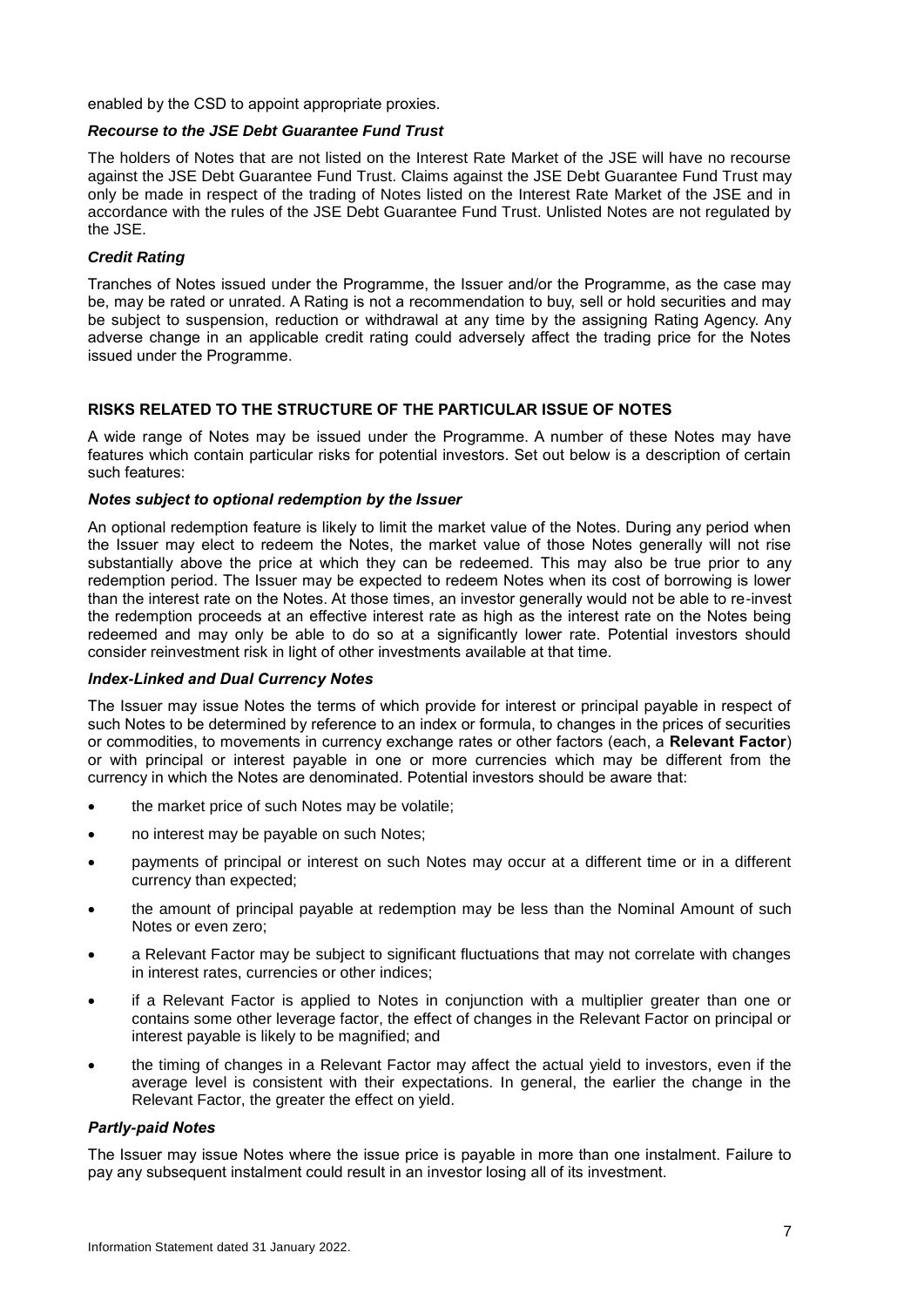## *Notes issued at a substantial discount or premium*

The market values of securities issued at a substantial discount or premium from their principal amount tend to fluctuate more in relation to general changes in interest rates than do prices for conventional interest-bearing securities. Generally, the longer the remaining term of the securities, the greater the price volatility as compared to conventional interest-bearing securities with comparable maturities.

## *Variable Rate Notes with a multiplier or other leverage factor*

Notes with variable interest rates can be volatile investments. If they are structured to include multipliers or other leverage factors, or caps or floors, or any combination of those features or other similar related features, their market values may be even more volatile than those for securities that do not include those features.

## *Fixed/Floating Rate Notes*

Fixed/Floating Rate Notes may bear interest at a rate that the Issuer may elect to convert from a fixed rate to a floating rate, or from a floating rate to a fixed rate. The Issuer's ability to convert the interest rate will affect the secondary market and the market value of such Notes since the Issuer may be expected to convert the rate when it is likely to produce a lower overall cost of borrowing. If the Issuer converts from a fixed rate to a floating rate, the spread on the Fixed/Floating Rate Notes may be less favourable than then prevailing spreads on comparable Floating Rate Notes tied to the same reference rate. In addition, the new floating rate may at any time be lower than the rates on other Notes. If the Issuer converts from a floating rate to a fixed rate, the fixed rate may be lower than then prevailing rates on its Notes.

## *Notes where denominations involve integral multiples: Individual Certificates*

In relation to any issue of Notes which have denominations consisting of a minimum Specified Denomination plus one or more higher integral multiples of another smaller amount, it is possible that such Notes may be traded in amounts that are not integral multiples of such minimum Specified Denomination. In such a case a holder who, as a result of trading such amounts, holds an amount which is less than the minimum Specified Denomination in his account with the relevant clearing system at the relevant time may not receive an Individual Certificate in respect of such holding and would need to purchase a Nominal Amount of Notes such that its holding amounts to a minimum Specified Denomination.

If Individual Certificates are issued, holders should be aware that Individual Certificates which have a denomination that is not an integral multiple of the minimum Specified Denomination may be illiquid and difficult to trade.

## *Modification and waivers and substitution*

The Terms and Conditions contain provisions for calling meetings of Noteholders to consider matters affecting their interests generally. These provisions permit defined majorities to bind all Noteholders including Noteholders who did not attend and vote at the relevant meeting and Noteholders who voted in a manner contrary to the majority.

## *Change of law*

The Notes are governed by, and will be construed in accordance with, South African law in effect as at the Programme Date. No assurance can be given as to the impact of any possible judicial decision or change to South African law or administrative practice in South Africa after the Programme Date.

## *Legal investment considerations may restrict certain investments*

The investment activities of certain investors are subject to legal investment laws and regulations, or review or regulation by certain authorities. Each potential investor should consult its legal advisers to determine whether and to what extent (1) Notes are legal investments for it, (2) Notes can be used as collateral for various types of borrowing and (3) other restrictions apply to its purchase or pledge of any Notes. Financial institutions should consult their legal advisers or the appropriate regulators to determine the appropriate treatment of Notes under any applicable risk-based capital or similar rules.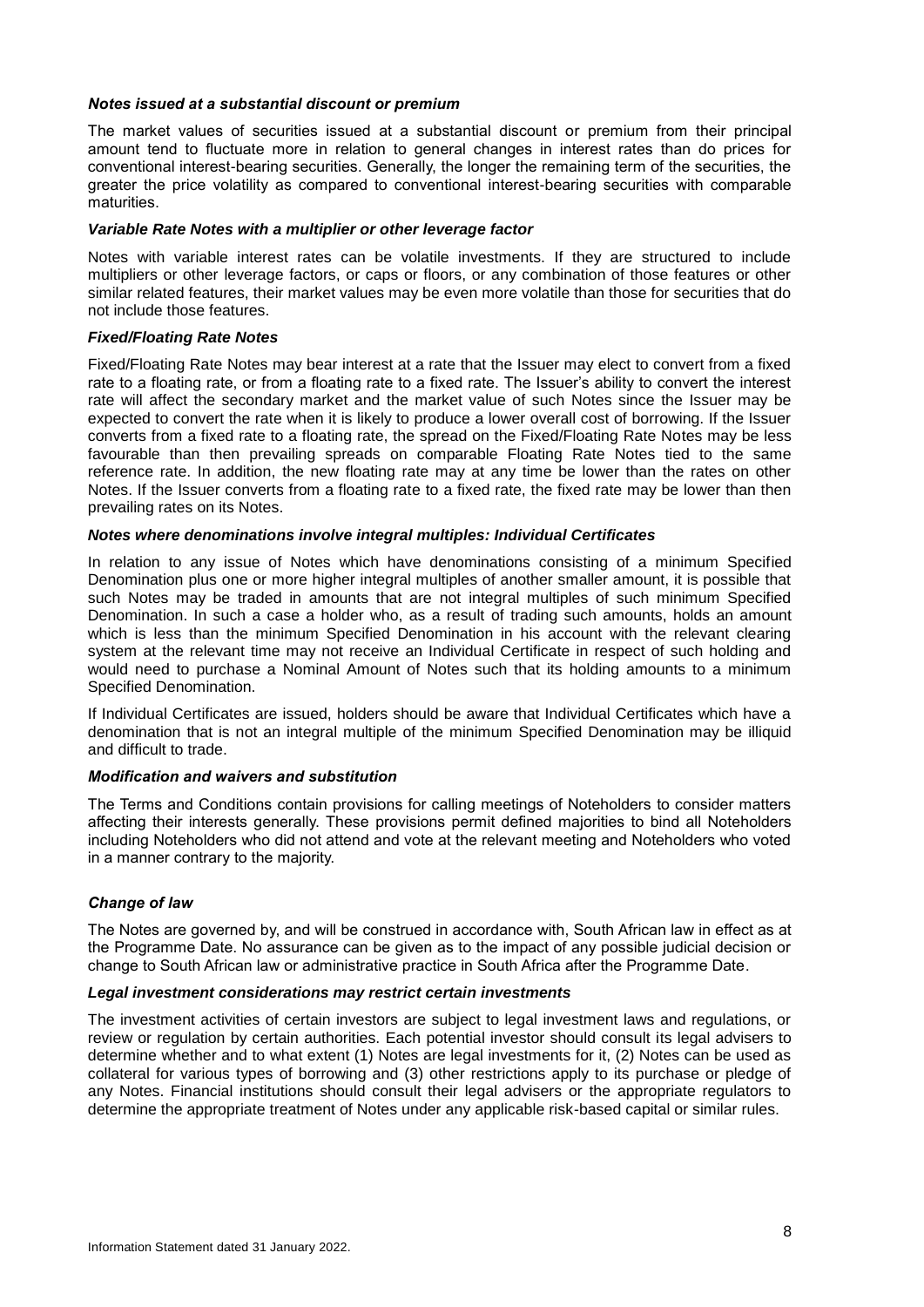## <span id="page-13-0"></span>**SUMMARY OF INFORMATION INCLUDED IN THIS DOCUMENT BY REFERENCE**

| <b>Information</b>                                                                         | <b>Source</b>                                                                          |
|--------------------------------------------------------------------------------------------|----------------------------------------------------------------------------------------|
| Description of Super Group's business                                                      | http://www.supergroup.co.za/investors/integrated                                       |
|                                                                                            | http://www.supergroup.co.za/investors/financial                                        |
| The brief curriculum vitae (CV) and capacity of                                            | http://www.supergroup.co.za/about/board-of-                                            |
| the Executive, Non-executive Directors and<br>Debt Officer of Super Group                  | directors                                                                              |
| Interim and Final Results of Super Group                                                   | https://www.supergroup.co.za/investors/financial                                       |
|                                                                                            |                                                                                        |
| Annual Financial Statements and Integrated<br><b>Report of Super Group</b>                 | http://www.supergroup.co.za/investors/integrated                                       |
|                                                                                            |                                                                                        |
| Annual Financial Statements of the Guarantors                                              | Available for inspection on request at 27 Impala<br>Road, Chislehurston, Sandton, 2196 |
|                                                                                            |                                                                                        |
| Corporate Governance and King IV                                                           | http://www.supergroup.co.za/investors/integrated                                       |
|                                                                                            | https://www.supergroup.co.za/ireport/2021_integrat                                     |
|                                                                                            | ed_report/commitment-to-sustainable-shared-<br>value/governance/                       |
|                                                                                            | https://www.supergroup.co.za/ireport/2021_integrat                                     |
|                                                                                            | ed_report/commitment-to-sustainable-shared-<br>value/governance/                       |
|                                                                                            | https://www.supergroup.co.za/ireport/2021 integrat                                     |
|                                                                                            | ed_report/commitment-to-sustainable-shared-<br>value/king-iv-application-assessment/   |
|                                                                                            | https://www.supergroup.co.za/assets/downloads/20                                       |
|                                                                                            | 21 King IV Application Assessment.pdf                                                  |
| Directorships of the Executive, Non-executive<br>Directors and Debt Officer of Super Group | http://www.supergroup.co.za/about/board-of-<br>directors                               |
|                                                                                            |                                                                                        |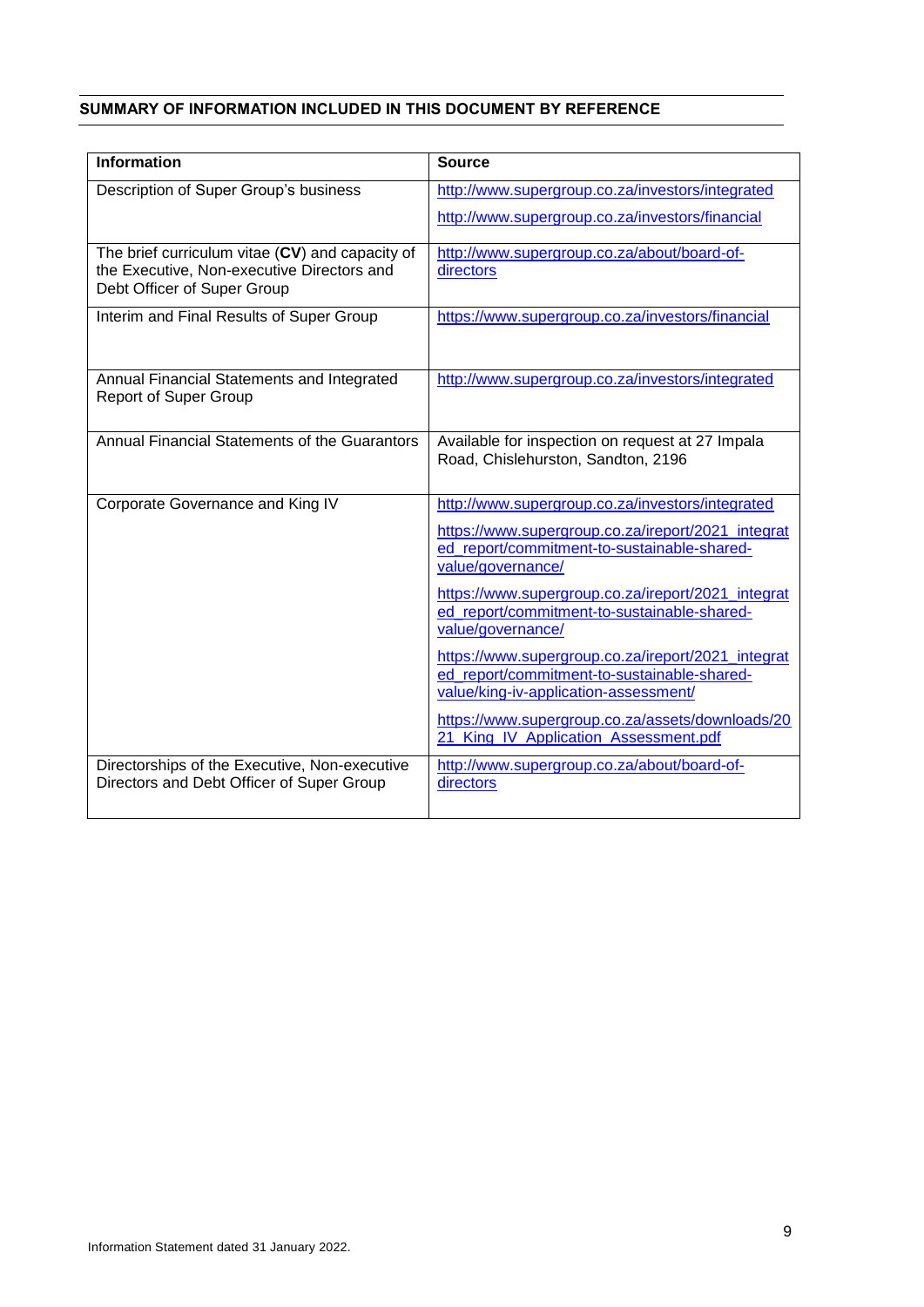## <span id="page-14-0"></span>**DESCRIPTION OF SUPER GROUP LIMITED**

*Capitalised terms used in this section headed "Description of Super Group Limited" shall bear the same meanings as used in the Terms and Conditions, or defined in the section headed "Abbreviations and Definitions", except to the extent that they are separately defined in this section or this is clearly inappropriate from the context.*

## 1. **INTRODUCTION**

Super Group Limited (registration number 1943/016107/06) , the holding company of the Group, is a company listed on the main board of the JSE in the "*Industrial Transportation*" sector, incorporated on 16 June 1943 and domiciled in the Republic of South Africa. Super Group is a leading transport logistics and mobility group, headquartered in South Africa. Super Group, founded in 1986, has been listed on the JSE since 1996. Super Group includes supply chain, dealerships and fleet solutions businesses focused on offering a comprehensive range of services, utilising world-class skills and technology.

## 2. **OWNERSHIP AND CONTROL**

The South African operations of the Group, which comprise the Supply Chain South Africa, FleetAfrica and Dealerships Divisions, fall under Super Group Holdings Proprietary Limited (**SGH**), which has a level 2 B-BBEE rating. The international operations, comprising African Logistics, SG Fleet (Australia), LeasePlan (ANZ), Allen Ford, inTime and Mauritius, reside under the wholly-owned subsidiary registered in Mauritius, Bluefin Investments Limited.

SG Tsogo (RF) Proprietary Limited (**SGTS**) owns 20,04% of the capital of SGH. 51% of the shares of SGTS are owned by the SG Tsogo Empowerment Trust, a black employee empowerment trust and 49% of the shares are owned by Super Group. The result is that the South African B-BBEE employees effectively own 10,2% of the South African operations under SGH.

Super Group operates mainly through the following subsidiaries, Super Group Trading Proprietary Limited, Super Group Africa Proprietary Limited, Digistics Proprietary Limited, SG Coal Proprietary Limited, ABF Legend Logistics Proprietary Limited, Lieben Logistics Proprietary Limited, GLS Supply Chain Equipment Proprietary Limited, Bluefin Investments Limited, SG Fleet Group Limited, SG inTime Holdings GmbH, and Allen Ford (UK) Limited.

The simplified structure of the Group is set out on the following page.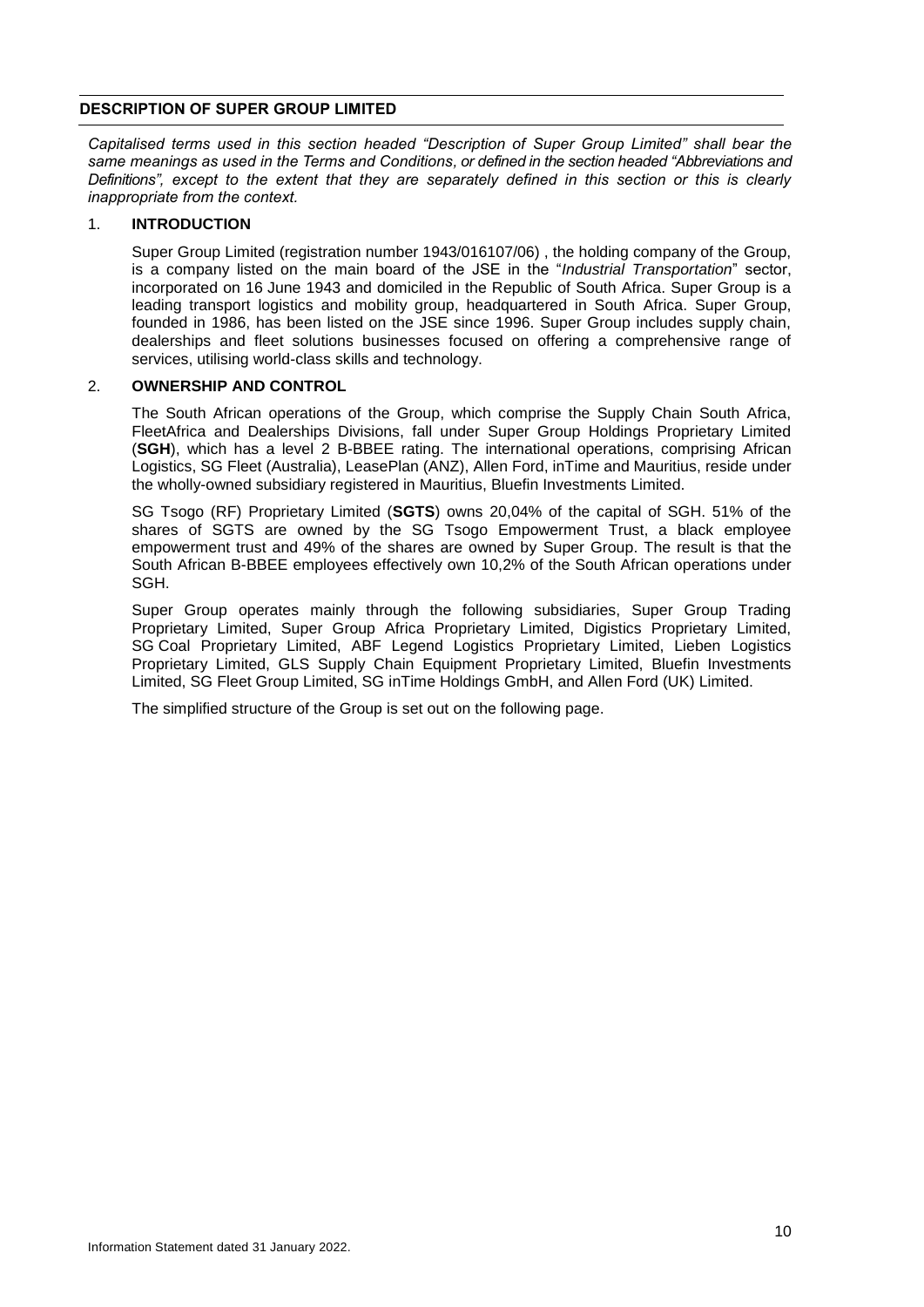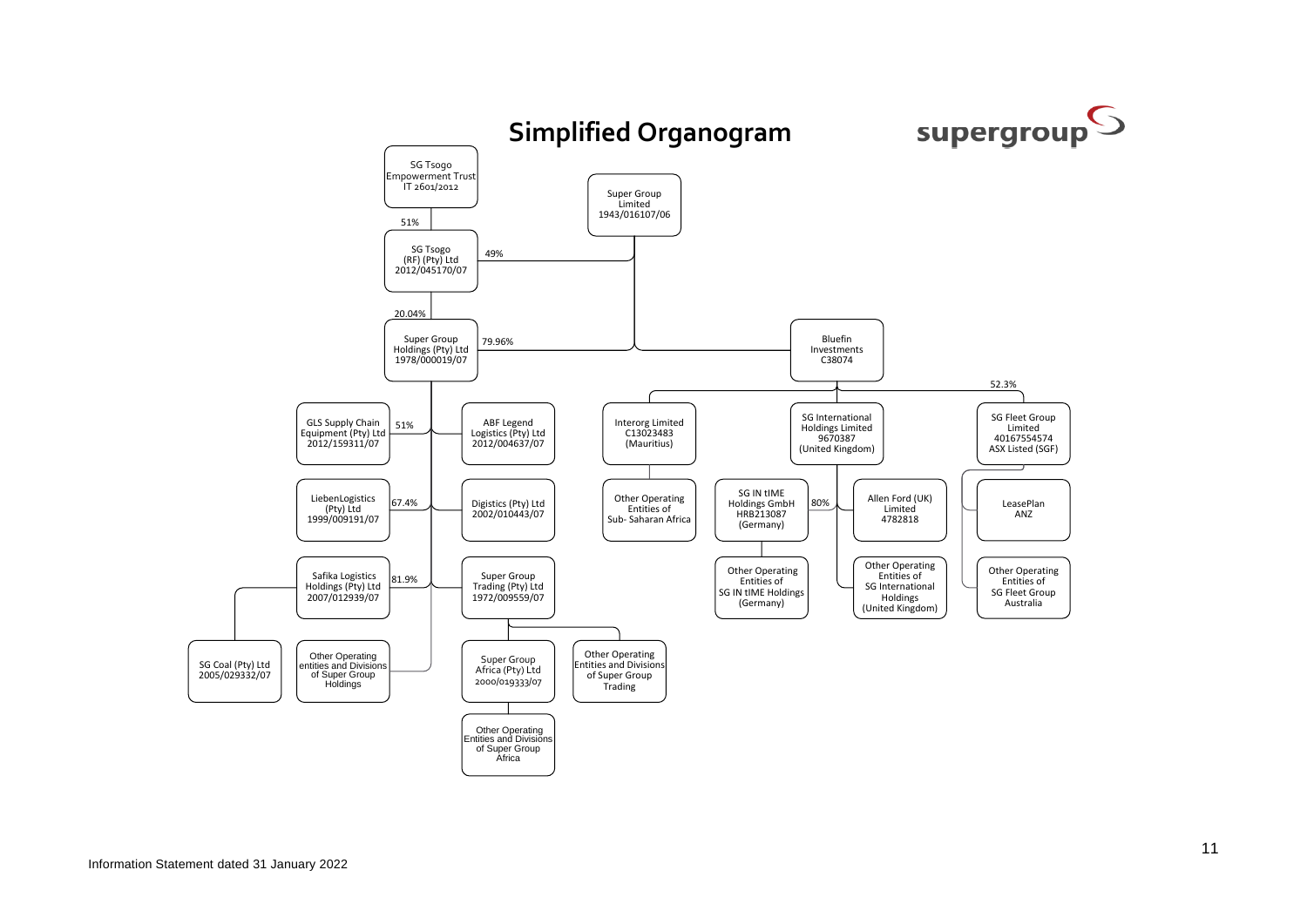## 3. **MANAGEMENT STRATEGY**

## **Our vision**

The strategic vision for Super Group is to be a leading mobility, fleet lease, logistics and transport group in the regions in which we operate and to provide end-to-end supply chain solutions, fleet management and dealership services to a diversified customer base in Africa, Australia, the United Kingdom, Europe and New Zealand.

## **Our strategic focus**

Super Group remains committed to its strategy of being an innovative, integrated, customer centric mobility solutions company. The four fundamental pillars on which the strategy is b:

| <b>INNOVATION</b>                                                                                                                                                                                                             | <b>INTEGRATION</b>                                                                                                                                                                                                                                                             | <b>CUSTOMER</b>                                                                                                                                                                                                             | <b>SUSTAINABLE</b>                                                                                                                                                                                                                                                                                  |
|-------------------------------------------------------------------------------------------------------------------------------------------------------------------------------------------------------------------------------|--------------------------------------------------------------------------------------------------------------------------------------------------------------------------------------------------------------------------------------------------------------------------------|-----------------------------------------------------------------------------------------------------------------------------------------------------------------------------------------------------------------------------|-----------------------------------------------------------------------------------------------------------------------------------------------------------------------------------------------------------------------------------------------------------------------------------------------------|
|                                                                                                                                                                                                                               |                                                                                                                                                                                                                                                                                | <b>CENTRICITY</b>                                                                                                                                                                                                           | <b>GROWTH</b>                                                                                                                                                                                                                                                                                       |
| Ensure digital leadership<br>and leverage this<br>capability as a definitive<br>competitive advantage for<br>the Group and its clients.                                                                                       | Embrace the principals of<br>integrated thinking to<br>ensure alignment between<br>vision, purpose and<br>strategy.                                                                                                                                                            | Place our customers and<br>clients at the core of the<br>business and create<br>solutions, products,<br>processes and policies<br>that deliver added value<br>and build long-term,<br>mutually beneficial<br>relationships. | Consistently deliver<br>shareholder value.                                                                                                                                                                                                                                                          |
| Design and adopt digital<br>dominant business models<br>that reflect our operating<br>context, ensure business<br>continuity, improve<br>efficiency realise cost<br>savings and increase<br>focus on value-add<br>activities. | Establish a multi-capital<br>mind set and a<br>collaborative management<br>culture.                                                                                                                                                                                            | Proactively recognise<br>shifts in our clients'<br>industries, geographies,<br>ecosystems, consumer<br>behaviour.                                                                                                           | Build a sustainable<br>business that empowers<br>our people and<br>communities, and which<br>skilfully balances the<br>needs of people, planet<br>and profit.                                                                                                                                       |
| Optimise the conversion of<br>big data to business<br>intelligence to better<br>predict and leverage shifts<br>in demand and anticipate<br>changing customer needs.                                                           | Design and implement<br>integrated client<br>solutions that:<br>enable and capture<br>opportunities for<br>synergy<br>optimise key<br>processes, functions<br>and relationships<br>across the value chain<br>improve response and<br>production time<br>reduce costs and waste | Anticipate how these shifts<br>will impact their strategies<br>- leveraging the<br>opportunities and<br>mitigating the risks.                                                                                               | Develop and implement<br>world class tools,<br>techniques and skills that<br>enable the Group to better<br>anticipate, identify and<br>respond to changing<br>market forces - enabling<br>first mover advantage in<br>new markets and ensuring<br>expansion of market share<br>in existing markets. |
| Utilise data-driven insights<br>to enable faster, more<br>insightful decision making<br>and agile solution delivery.                                                                                                          | Balance the needs of our<br>diverse stakeholders.                                                                                                                                                                                                                              | Be the market benchmark<br>in terms of efficiency and<br>customer service.                                                                                                                                                  |                                                                                                                                                                                                                                                                                                     |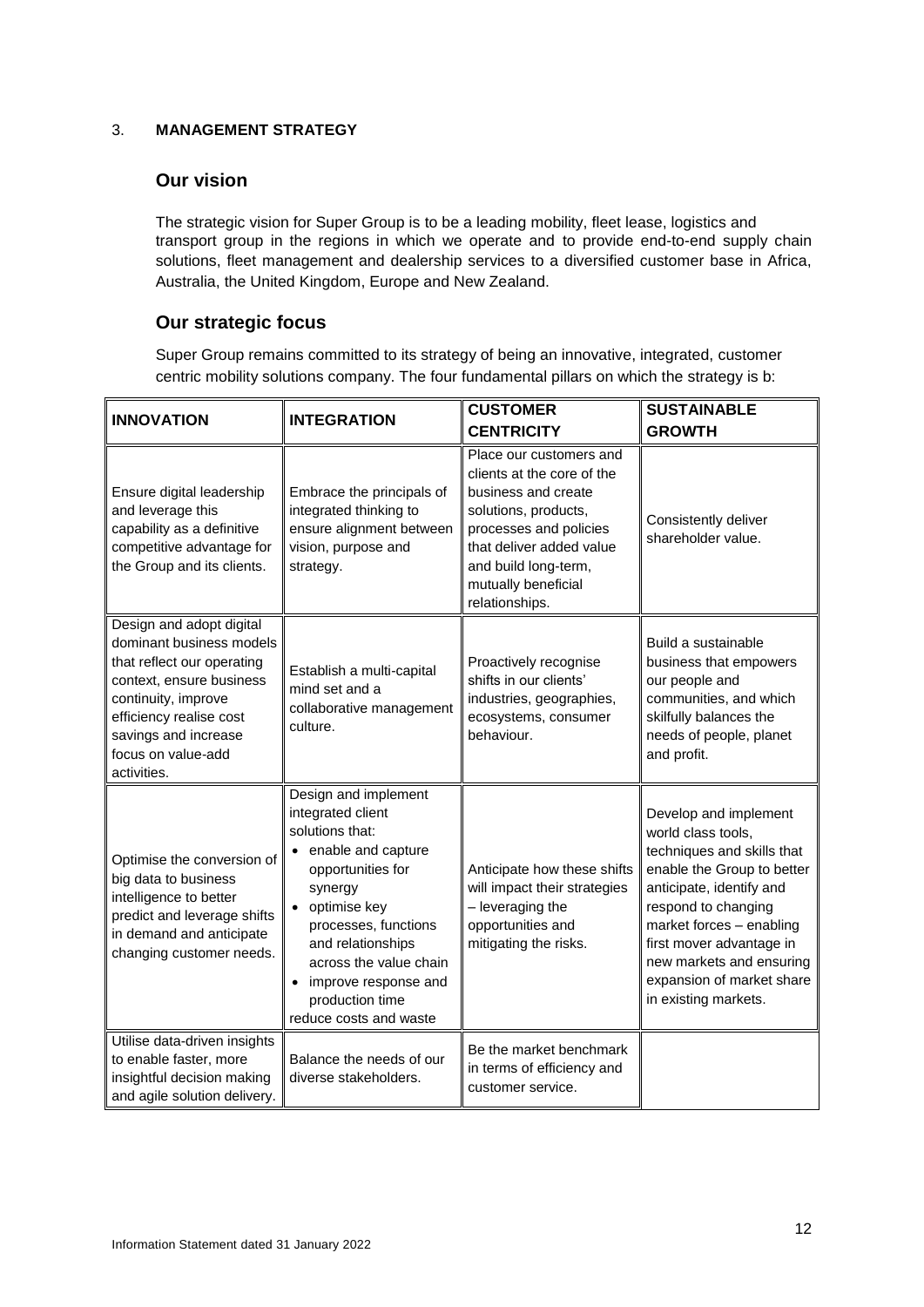## **Supply Chain Africa**

Aims to be one of the leading end-to-end supply chain solution companies in southern Africa.

- Continued development of integrated end-to-end solutions
- Improved efficiencies, reduced costs and optimised asset investment
- Strict overhead and margin management in response to a challenging economic environment
- Increased and improved digital trading platforms
- Wider commodity trading solutions and margins

## **Supply Chain Europe**

Strives to be one of the leading time-critical and integrated supply chain management solutions businesses in the UK and Europe.

- Diversification of customer base as economies recover to pre-Covid levels
- Improve customer flexibility and supply chain visibility
- Continued review of business models to ensure resilience and relevance in line with fluctuating demand
- Cost rationalisation to achieve profitability with lower critical mass

## **Fleet Africa**

Aspires to be a leading provider of fleet solutions in southern and East Africa in commercial and specialised fleets for both private and public enterprises.

- Focus on corporate solutions
- Invest in digital and enhanced data solutions
- Pursue FML market expansion opportunities in East and West Africa

## **SG Fleet**

Aims to be the leading provider of integrated mobility solutions in its chosen markets.

- Develop one-stop commercial solutions across funding, maintenance, insurance and e-Commerce platforms
- Expand the corporate business model through the LeasePlan ANZ acquisition
- Pursue integration and cross-selling opportunities in terms of transport solutions, including planning and optimisation platforms
- Develop a wider range of technology driven, high value add products and services

## **Dealerships SA**

Strives to be a highly efficient and dynamic dealerships business representing multiple OEMs across South Africa.

- Rationalise sustainable brands and sites, with a focus on multi-brand facilities
- Continue to optimise the dealer network
- Enhanced digital trading platforms

## **Dealerships UK**

Aspires to be the leading Ford and Kia dealership group in the UK.

- Establishing fleet partnerships
- Leveraging data platforms digitisation and e-Commerce trade platforms
- Expand motor manufacturer representation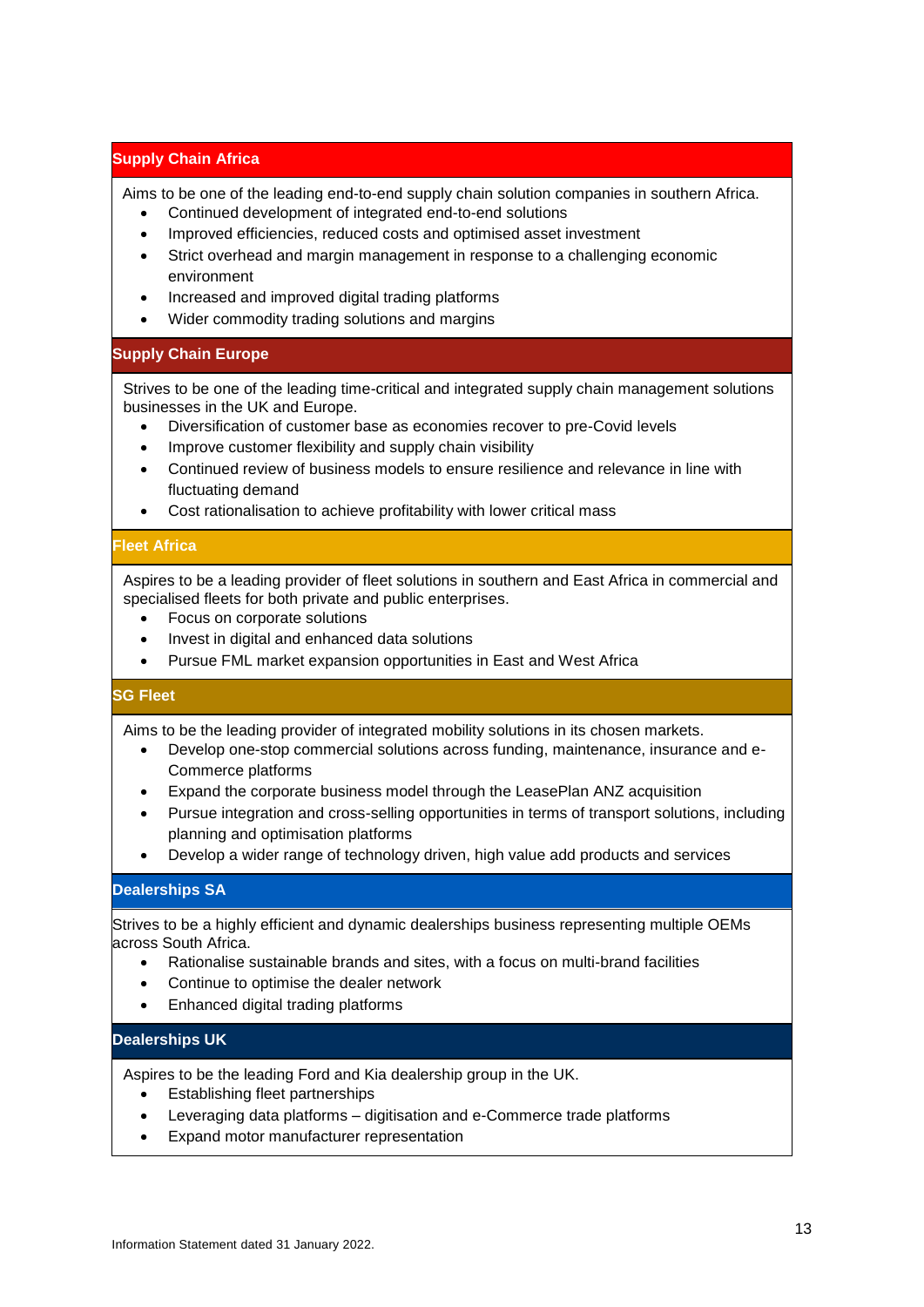## 4. **DESCRIPTION OF BUSINESS**

#### 4.1. **Supply Chain**

Super Group has Supply Chain operations based in Southern Africa and in Europe.

The Supply Chain Africa division delivers an end-to-end supply chain solution through the integration of its multiple business units. Its services include supply chain optimisation, consulting, technology, procurement, third-party distribution, transport, multi-temperature controlled product distribution, bulk raw material transportation, warehousing, inbound and outbound freight forwarding, customs clearing, import and export consolidation, international airfreight services and bonded cross-border transport.

For further information on the Supply Chain Africa division, please refer to: <http://www.supergroup.co.za/supply-chain-africa>

The Supply Chain Europe division incorporates inTime, a niche logistics company that operates throughout Europe, Ader, a Spanish courier and express transport operator with 18 operations in the Eurozone, and TLT, a fifth party logistics provider focusing on organisational consulting and support, material flow planning, logistics, production, development and engineering services.

For further information on the Supply Chain Europe division, please refer to: <http://www.supergroup.co.za/europesupply>

*Further details are in the most recent Integrated Report on the Group's website:*

<http://www.supergroup.co.za/investors/integrated>

*Any changes subsequent to the latest Integrated Report are in the most recent Interim Results on the Group's website:*

<http://www.supergroup.co.za/investors/financial>

## 4.2. **Fleet Solutions**

Super Group has fleet management operations in Southern Africa (**FleetAfrica**) and Australia, New Zealand and the United Kingdom (**SG Fleet**).

FleetAfrica is a leading provider of fleet solutions in Southern Africa with a reputation for market leading performance history in the management of commercial and specialised fleets. FleetAfrica provides flexible, turnkey fleet management solutions, which are designed to meet the specific transport and vehicle management needs of its customers.

For further information on the FleetAfrica division, please refer to: <http://www.supergroup.co.za/fleetafrica>

SG Fleet is a leading provider of integrated mobility solutions, including fleet management, vehicle leasing, and salary packaging services. SG Fleet has a presence across Australia, as well as in the United Kingdom and New Zealand. SG Fleet has a unique position in the marketplace, built on the experience and product expertise of its team.

For further information on the SG Fleet division, please refer to: <http://www.supergroup.co.za/sgfleet>

*Further details are in the most recent Integrated Report on the Group's website:*

<http://www.supergroup.co.za/investors/integrated>

*Any changes subsequent to the latest Integrated Report are in the most recent Interim Results on the Group's website:*

<http://www.supergroup.co.za/investors/financial>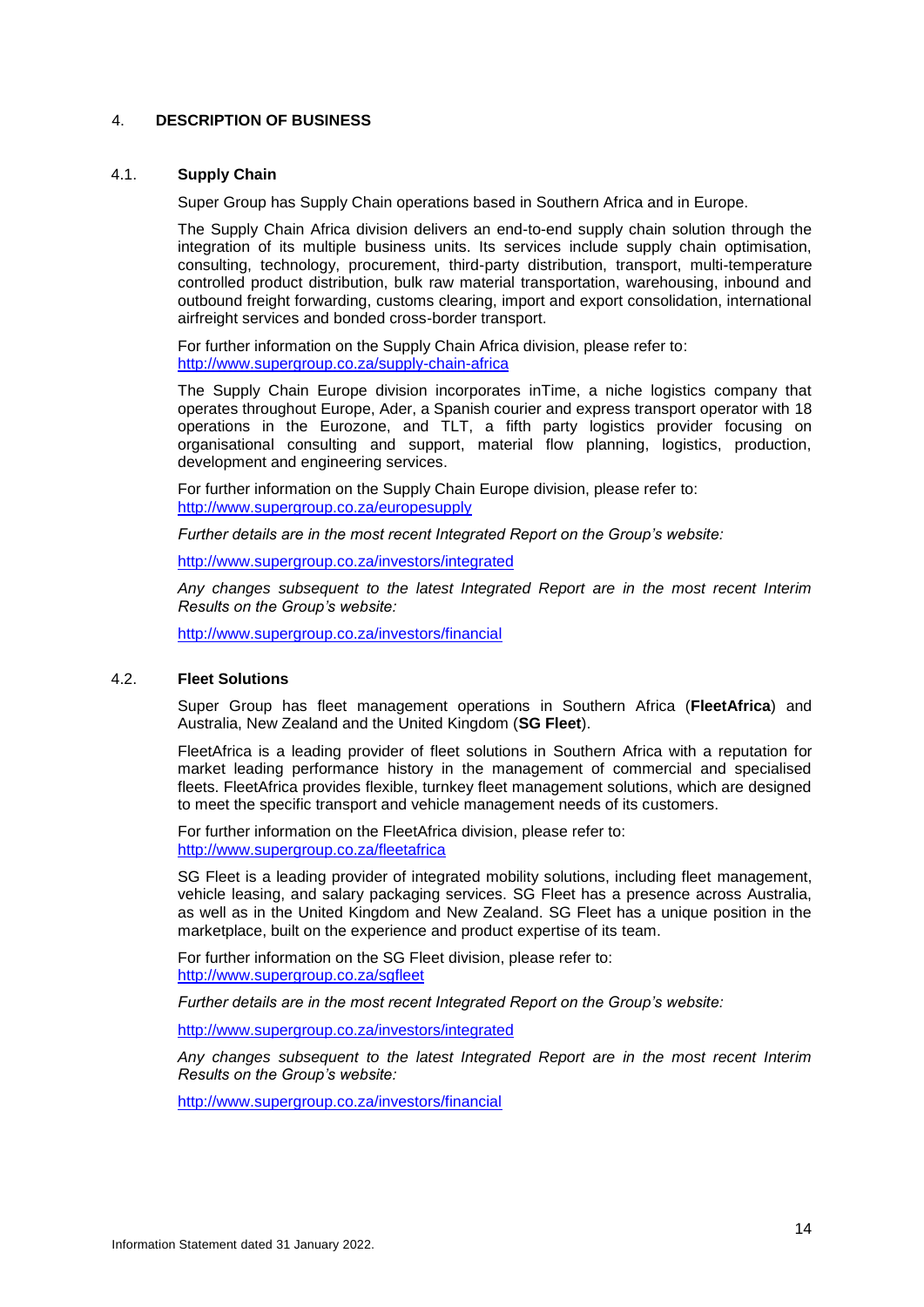## 4.3. **Dealerships**

Super Group has Dealership operations in South Africa and the United Kingdom.

The Super Group Dealerships division in South Africa consists of passenger and commercial vehicle franchises comprising many of the major franchise brands sold in the country. These dealerships are based in the Gauteng, North West, Mpumalanga and Western Cape provinces. Our dealerships offer finance, insurance, vehicle servicing and parts to all our customers.

For further information on the Dealerships SA division, please refer to: <http://www.supergroup.co.za/sadealerships>

The Super Group Dealerships division in the United Kingdom is one of the largest independently owned Ford franchise network in the UK, and includes the Ford, Kia and Mazda brands.

For further information on the Dealerships UK division, please refer to: <http://www.supergroup.co.za/ukdealerships>

*Further details are in the most recent Integrated Report on the Group's website:*

<http://www.supergroup.co.za/investors/integrated>

*Any changes subsequent to the latest Integrated Report are in the most recent Interim Results on the Group's website:*

<http://www.supergroup.co.za/investors/financial>

## 4.4. **Services**

Super Group has Corporate Service operations in South Africa and Mauritius.

*Further details are in the most recent Integrated Report on the Group's website:*

<http://www.supergroup.co.za/investors/integrated>

*Any changes subsequent to the latest Integrated Report are in the most recent Interim Results on the Group's website:*

<http://www.supergroup.co.za/investors/financial>

## 5. **CORPORATE INFORMATION**

## **EXECUTIVE DIRECTORS, NON EXECUTIVE DIRECTORS AND DEBT OFFICER**

The full names, ages, functions, CVs, and other directorships of the executive, non-executive directors and the debt officer of Super Group are on the Group's website at: <http://www.supergroup.co.za/about/board-of-directors>

| Mr. Peter Mountford      | <b>Executive Director</b>                         | <b>Chief Executive Officer</b>           |
|--------------------------|---------------------------------------------------|------------------------------------------|
| Mr. Colin Brown          | <b>Executive Director</b>                         | Chief Financial Officer,<br>Debt Officer |
| Mr. Phillip Vallet       | Non-independent, Non-executive<br>Director        | Chairman                                 |
| Mr. Valentine Chitalu    | Lead Independent Non-executive<br><b>Director</b> |                                          |
| Mr. David Cathrall       | Independent Non-executive<br>Director             |                                          |
| Ms. Pitsi Mnisi          | Independent Non-executive<br><b>Director</b>      |                                          |
| Mr. Simphiwe Mehlomakulu | Independent Non-executive<br><b>Director</b>      |                                          |
| Mr. John Mackay          |                                                   | <b>Company Secretary</b>                 |

The directors as at the date of this Information Statement are: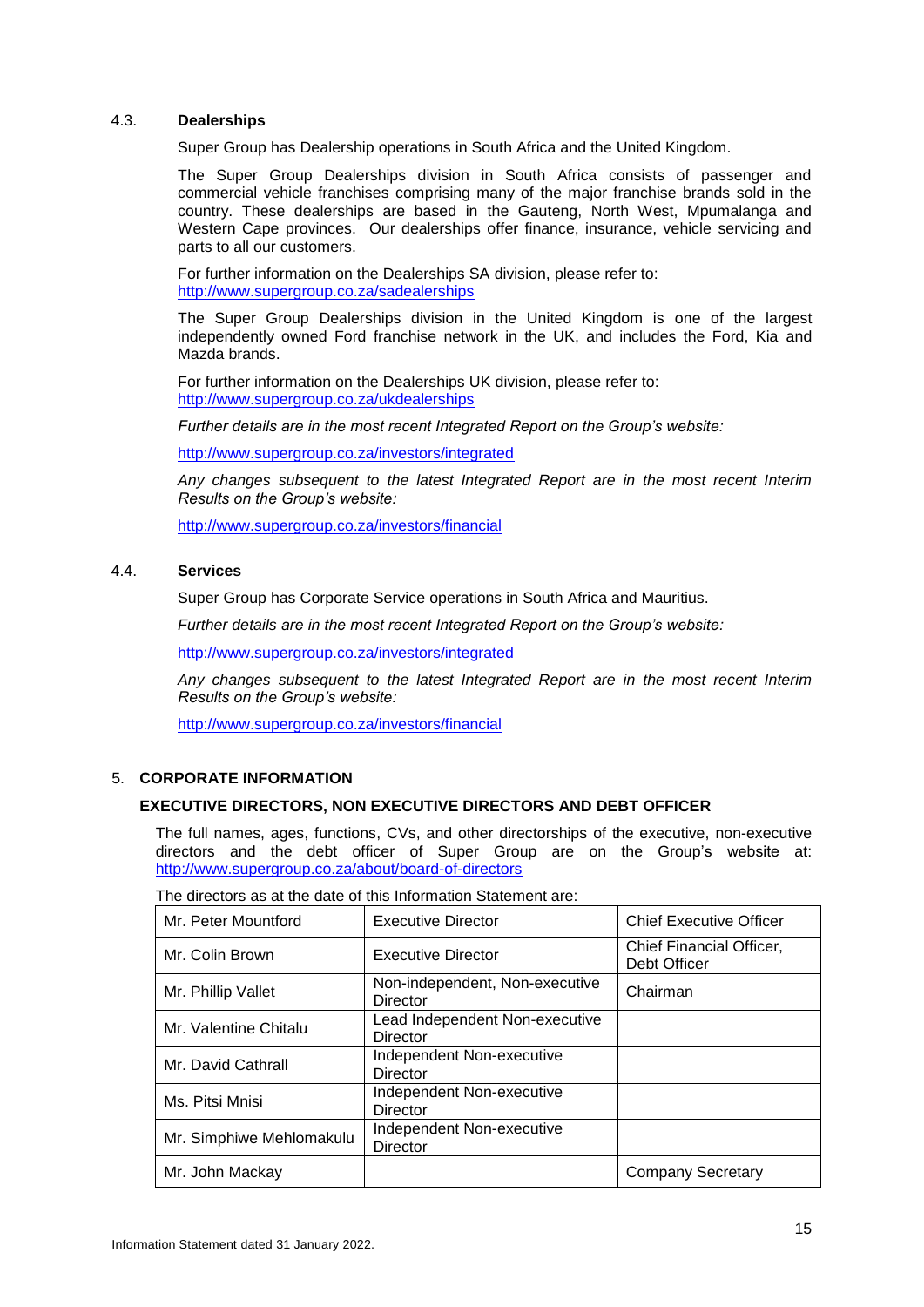Each of the Executive Directors, Non-executive Directors and the Debt Officer, as at the date of this Information Statement and as detailed herein, confirm the following:

| Details of any bankruptcies, insolvencies or individual voluntary<br>compromise arrangements of such person                                                                                                                                                                                                                                                                                                                                                                                                                                                                                                                                                                                                      | None        |
|------------------------------------------------------------------------------------------------------------------------------------------------------------------------------------------------------------------------------------------------------------------------------------------------------------------------------------------------------------------------------------------------------------------------------------------------------------------------------------------------------------------------------------------------------------------------------------------------------------------------------------------------------------------------------------------------------------------|-------------|
| Details of any business rescue plans and/or resolution proposed<br>by any entity to commence business rescue proceedings<br>application having been made for any entity to begin business<br>rescue proceedings, notices having been delivered in terms of<br>Section 129(7) of the Act, receiverships, compulsory liquidations,<br>creditors' voluntary liquidations, administrations, company<br>voluntary compromise arrangements or any compromise or<br>arrangement with creditors generally or any class of creditors of<br>any company; where such person is or was a director, with an<br>executive function within such company at the time of, or within<br>the 12 months preceding, any such event(s) | <b>None</b> |
| Details of any compulsory liquidations, administrations or<br>partnership voluntary compromise arrangements of any<br>partnerships where such person is or was a partner at the time of<br>or within the 12 months preceding such event(s)                                                                                                                                                                                                                                                                                                                                                                                                                                                                       | None        |
| Details of receiverships of any asset(s) of such person or of a<br>partnership of which the person is or was a partner at the time of,<br>or within the 12 months preceding, such event                                                                                                                                                                                                                                                                                                                                                                                                                                                                                                                          | None        |
| Details whether such person has ever been disqualified by a court<br>from acting as a director of a company or from acting in the<br>management or conduct of the affairs of any company                                                                                                                                                                                                                                                                                                                                                                                                                                                                                                                         | None        |
| Details of any offence involving dishonesty committed by such<br>person                                                                                                                                                                                                                                                                                                                                                                                                                                                                                                                                                                                                                                          | None        |
| Details of any convictions of any offence resulting in dishonesty,<br>fraud, theft, forgery, perjury, misrepresentation or embezzlement                                                                                                                                                                                                                                                                                                                                                                                                                                                                                                                                                                          | None        |
| Details of ever being barred from entry into any profession or<br>occupation                                                                                                                                                                                                                                                                                                                                                                                                                                                                                                                                                                                                                                     | None        |
| Details of any convictions in any jurisdiction of any criminal<br>offence, or an offence under legislation relating to the Companies<br>Act                                                                                                                                                                                                                                                                                                                                                                                                                                                                                                                                                                      | None        |
| Details regarding such person's removal from an office of trust, on<br>the grounds of misconduct and involving dishonesty                                                                                                                                                                                                                                                                                                                                                                                                                                                                                                                                                                                        | None        |
| Details of any court order declaring such person delinquent or<br>placing him under probation in terms of Section 162 of the Act<br>and/or Section 47 of the Close Corporations Act, 1984 (Act No. 69<br>of 1984) or disqualifying him to act as a director in terms of<br>Section 219 under the Companies Act                                                                                                                                                                                                                                                                                                                                                                                                   | None        |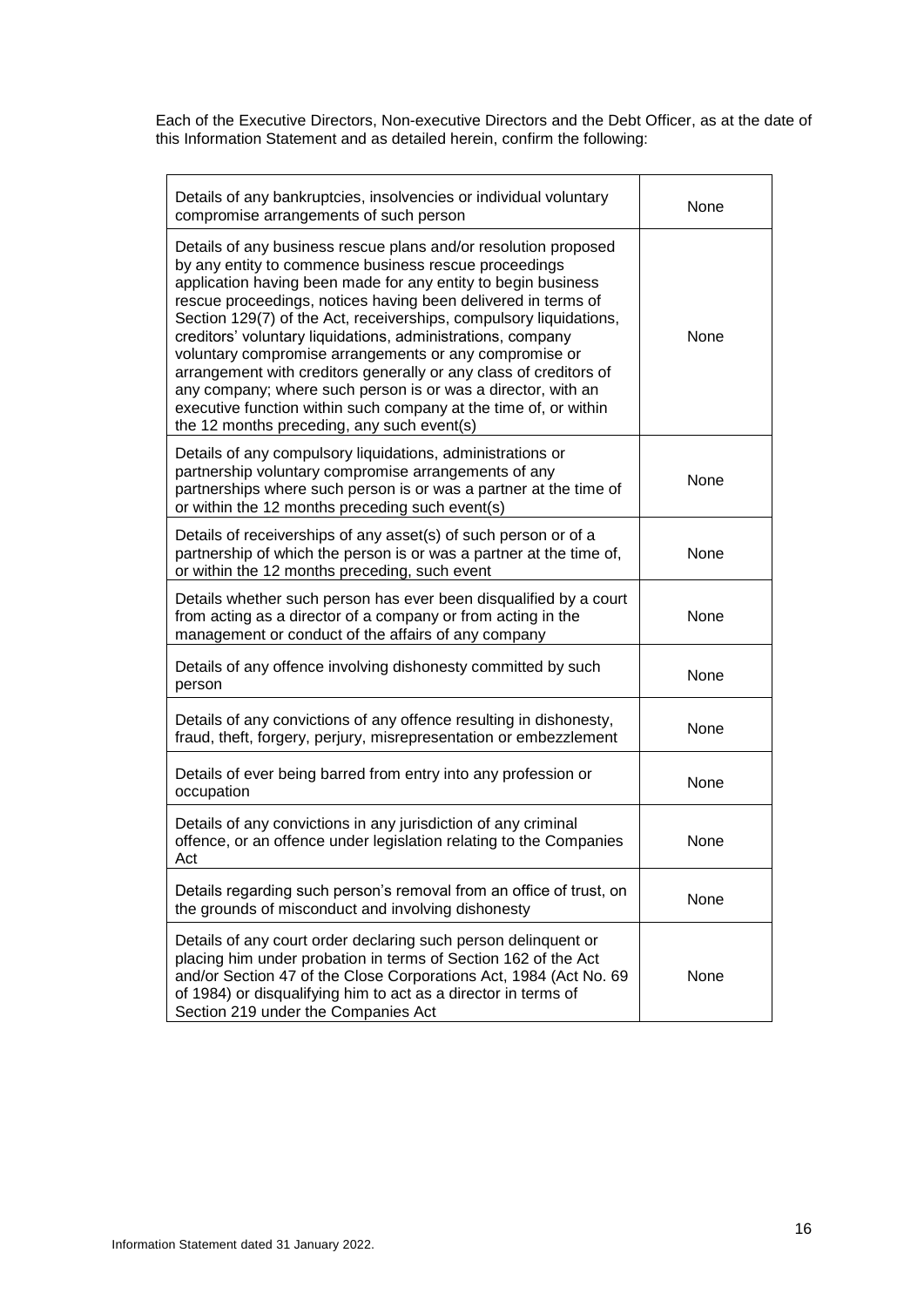## **GROUP COMPANY SECRETARY AND REGISTERED OFFICE**

| John Mackay                 | Super Group Limited                                  |
|-----------------------------|------------------------------------------------------|
|                             | 27 Impala Road,                                      |
|                             | Chislehurston, Sandton, 2196                         |
|                             | Private Bag X9973,                                   |
|                             | Sandton, 2146                                        |
| Telephone number:           | +27 11 523 4000                                      |
| Email address:              | john.mackay@supergrp.com                             |
| A brief CV is available at: | http://www.supergroup.co.za/about/board-of-directors |

## **Group Company Secretary Registered office**

The Group Company Secretary's responsibilities and powers include:

- Convening meetings, record keeping and applicable statutory duties for the Group.
- Providing the board as a whole and directors individually with detailed guidance on how their responsibilities should be properly discharged in the best interests of the Group.
- Providing a central source of guidance and advice to the Board, and within the group, on matters of good governance including the application of King IV.
- Reporting to the Board of any failure on the part of Super Group or a director to comply with the Memorandum of Incorporation, or the rules of Super Group and /or the Companies Act.
- Certifying in Super Group's annual financial statements that Issuer company has filed the required returns and notices in terms of the Companies Act, and whether all such returns and notices appear to be true, correct and up to date.
- Carrying out the functions prescribed in section 33 (3) of the Companies Act.
- Assisting the chairman and CEO in determining the annual board plan and the administration of other strategic issues at the board level.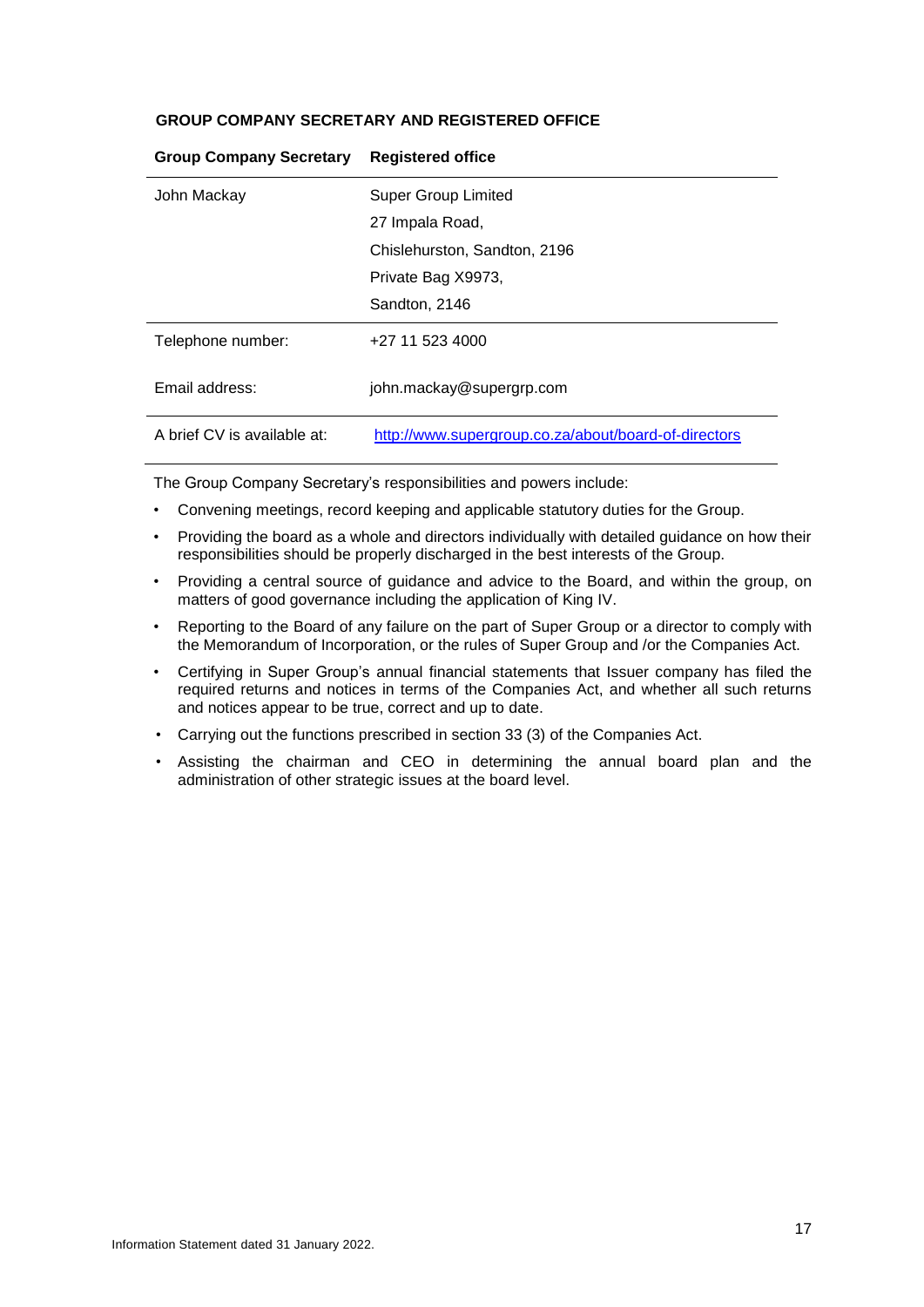## **DEBT OFFICER**

| <b>Colin Alexander Brown</b> | <b>Super Group Limited</b>                           |  |
|------------------------------|------------------------------------------------------|--|
|                              | 27 Impala Road,                                      |  |
|                              | Chislehurston, Sandton, 2196                         |  |
|                              | Private Bag X9973,                                   |  |
|                              | Sandton, 2146                                        |  |
|                              | Group Chief Financial Officer, Debt Officer          |  |
| Telephone number:            | +27 11 523 4000                                      |  |
| Email address:               | debt.officer@supergrp.com                            |  |
| A brief CV is available at:  | http://www.supergroup.co.za/about/board-of-directors |  |
| <b>AUDITORS</b>              |                                                      |  |
| <b>KPMG Incorporated</b>     | <b>KPMG Crescent</b>                                 |  |
| (registration number         | 85 Empire Road,                                      |  |
| 1999/021543/21)              | Parktown, 2193                                       |  |

Private Bag 9, Parkview, 2122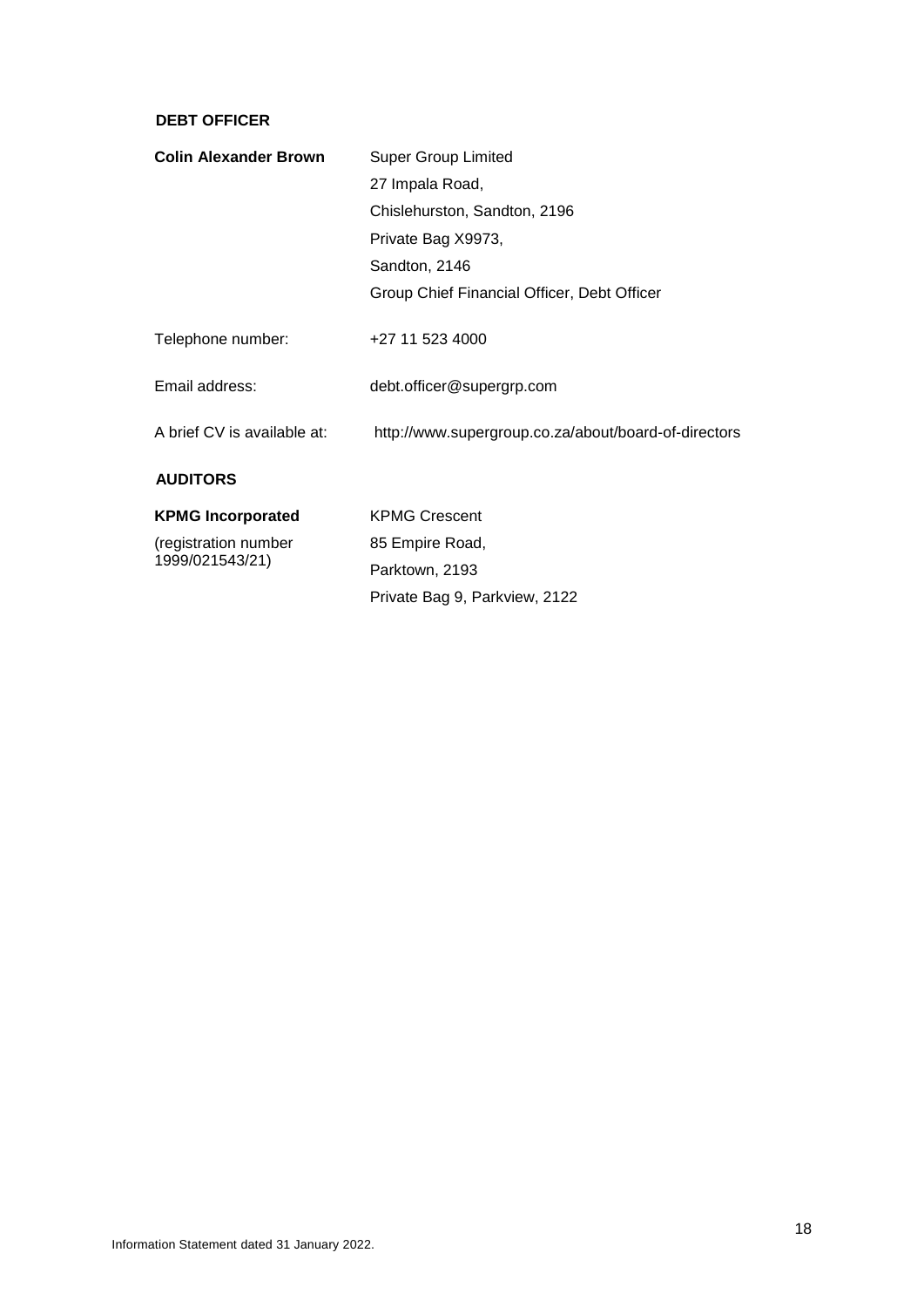## 6. **CORPORATE INFORMATION AND ANNUAL FINANCIAL STATEMENTS**

#### **ISSUER**

Super Group Limited

Registration number: 1943/016107/06

Date of incorporation: 16 June 1943

Legal entity identifier: 378900A8FDADE26AD654

Registered Address: 27 Impala Road, Chislehurston, Sandton, 2196

General Business: Investment Holding Company for subsidiaries involved in supply chain management, fleet management and dealership services.

Annual Financial Statements and Auditors Report:

<http://www.supergroup.co.za/investors/integrated>

#### **GUARANTORS**

The Annual Financial Statements and Auditors Report of the Guarantors are available for inspection, on request, at 27 Impala Road, Chislehurston, Sandton, 2196.

## *7.* **CORPORATE GOVERNANCE**

The directors and management of Super Group subscribe to the generally accepted principles of good corporate governance as one of the foundations of a sustainable business. Super Group is committed to and accepts responsibility for applying these principles to ensure that the Group is being managed ethically within prudent risk parameters. The Group is subject to and endorses the ongoing disclosure, corporate governance and other requirements imposed by the JSE. The Group also supports and complies with the principles of King IV.

The ESG report can be found on the Group's website, pages 77 to 99 of the Integrated Report: [https://www.supergroup.co.za/assets/downloads/2021\\_Super\\_Group\\_IR\\_2021\\_Spreads.pdf](https://www.supergroup.co.za/assets/downloads/2021_Super_Group_IR_2021_Spreads.pdf)

The King IV Application Register can be found on the Group's website as follows: https://www.supergroup.co.za/assets/downloads/2021\_King\_IV\_Application\_Assessment.pdf

The Conflict of interest policy can be found on the Group's website as follows:

https://www.supergroup.co.za/assets/downloads/SUPER\_GROUP\_CONFLICT\_OF\_INTEREST\_POLICY.pdf

The Conflict of interest register can be found on the Group's website as follows:

https://www.supergroup.co.za/assets/downloads/Directors\_Interests\_in\_Contracts\_25Nov21.pdf

The Nomination and Appointment of Directors policy can be found on the Group's website as follows:

https://www.supergroup.co.za/assets/downloads/Nominations\_Policy\_-\_As\_per\_Board\_Charter.pdf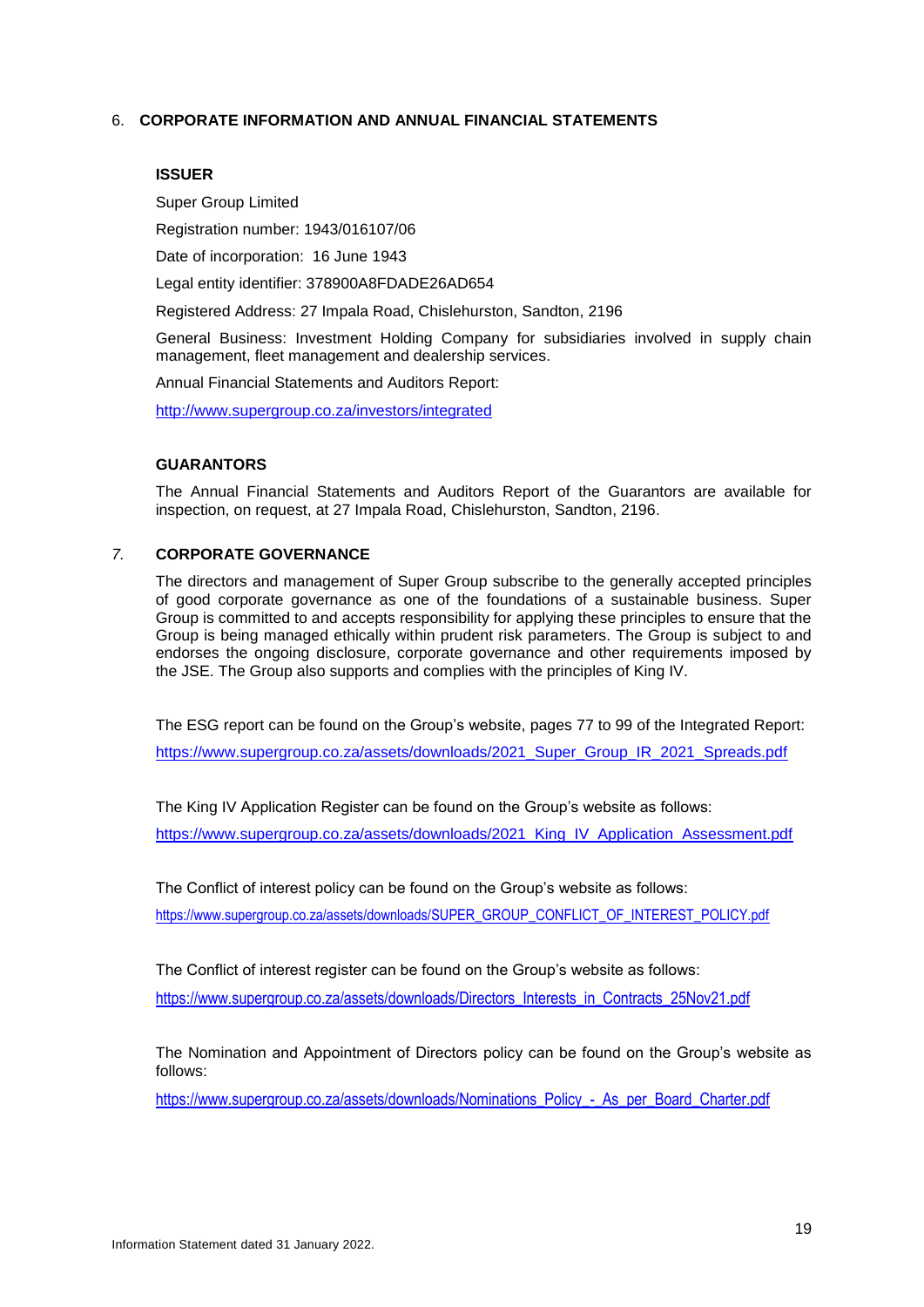## <span id="page-24-0"></span>**DESCRIPTION OF GUARANTORS**

*Capitalised terms used in this section headed "Description of Guarantors" shall bear the same meanings as used in the Terms and Conditions, or defined in the section headed "Abbreviations and Definitions", except to the extent that they are separately defined in this section or this is clearly inappropriate from the context.*

## 1. **SUPER GROUP HOLDINGS PROPRIETARY LIMITED**

1.1 Description of Business

SGH is the holding company of various subsidiaries involved in broad-based supply chain management, fleet management and dealerships business, operating predominately in South Africa, with operations across Sub-Saharan Africa.

- 1.2 Corporate information
	- Registration number: 1978/000019/07
	- Registered Address: 27 Impala Road, Chislehurston, Sandton, 2196

## 1.3 Board of Directors

The members of the Board of Directors of SGH as at the Information Statement Date are:

- Peter William Mountford
- Colin Alexander Brown
- Jocobeth Setseodi Matlakala
- Bonisile Douglas Makubalo
- Mzikawukho Hlalawazi Makhoba
- Kevashnie Pandaram

## 2. **SUPER GROUP TRADING PROPRIETARY LIMITED**

2.1 Description of Business

Super Group Trading Proprietary Limited is a broad-based supply chain management and dealerships business, operating predominately in South Africa, with operations across Sub-Saharan Africa.

- 2.2 Corporate information
	- Registration number: 1972/009559/07
	- Registered Address: 27 Impala Road, Chislehurston, Sandton, 2196

## 2.3 Board of Directors

The members of the Board of Directors of Super Group Trading Proprietary Limited as at the Information Statement Date are:

- Peter William Mountford
- Colin Alexander Brown
- Philip Alan Smith
- Bonisile Douglas Makubalo
- Jocobeth Setseodi Matlakala
- Mzikawukho Hlalawazi Makhoba
- Kevashnie Pandaram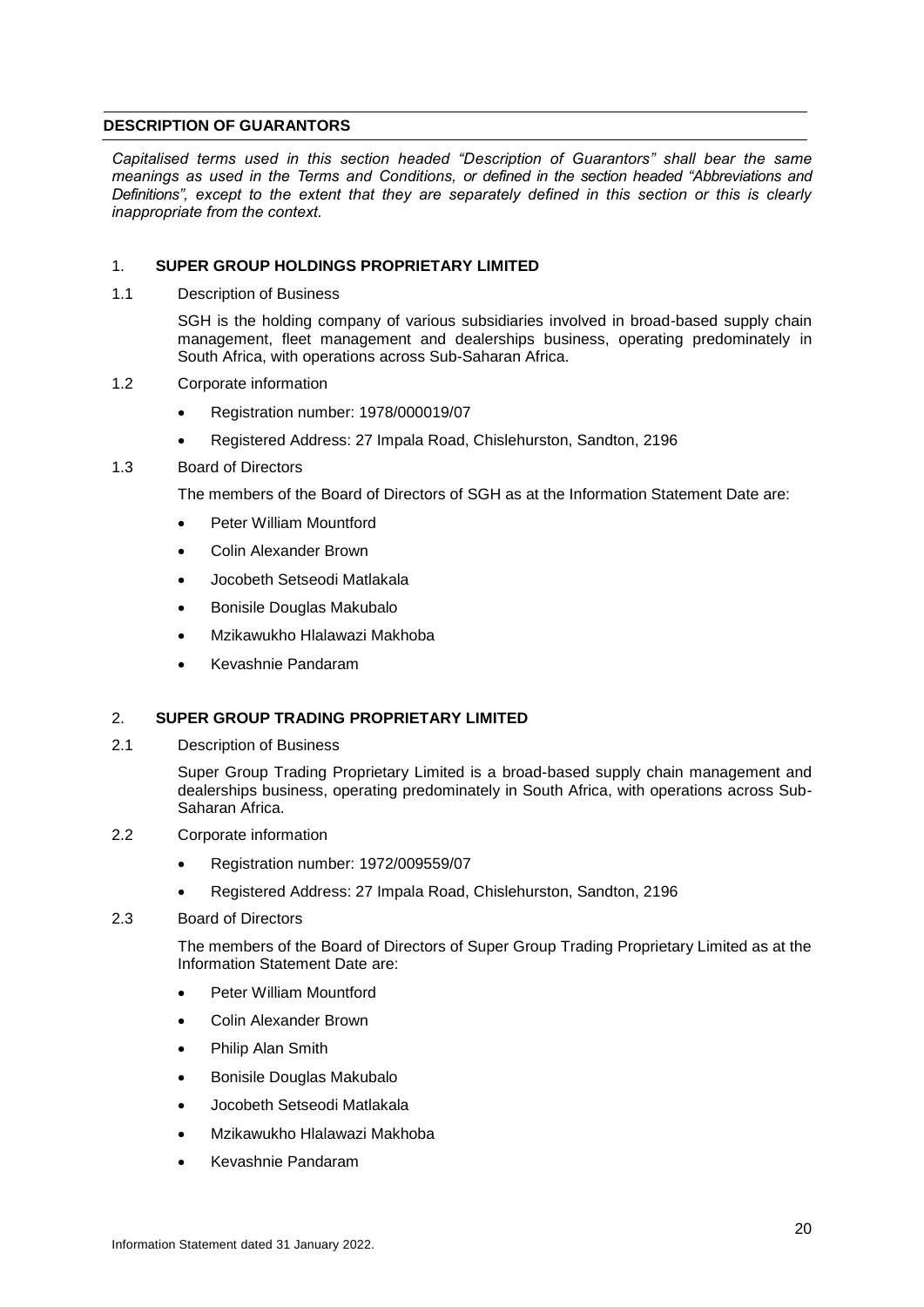#### 3. SUPER GROUP AFRICA PROPRIETARY LIMITED

 $3.1$ **Description of Business** 

> Super Group Africa Proprietary Limited is a broad-based supply chain management and fleet management business, operating predominately in South Africa, with operations across Sub-Saharan Africa.

- $3.2$ Corporate information
	- Registration number: 2000/019333/07
	- Registered Address: 27 Impala Road, Chislehurston, Sandton, 2196
- $3.3$ **Board of Directors**

The members of the Board of Directors of Super Group Africa Proprietary Limited as at the Information Statement Date are:

- Philip Alan Smith  $\bullet$
- Colin Alexander Brown
- Jocobeth Setseodi Matlakala
- Bonisile Douglas Makubalo  $\bullet$

#### 4. **BLUEFIN INVESTMENTS LIMITED**

 $4.1$ **Description of Business** 

> Bluefin Investments Limited is the holding company of various offshore subsidiaries involved in supply chain management, fleet management and dealerships business, operating in Mauritius, Australia, New Zealand, Europe and the United Kingdom.

- $4.2$ Corporate information
	- Registration number: C38074
	- Registered Address: Labourdonnais Village, Mapou, Mauritius
- $4.3$ **Board of Directors**

The members of the Board of Directors of Bluefin Investments Limited as at the Information Statement Date are:

- Colin Alexander Brown
- Peter William Mountford
- Mohammud Sajid Ghoorun
- Samer Lev Maria Kovacs

SIGNED at Sandton on this the 31 day of January 2022.

For and on behalf of

**SUPER GROUP LIMITED** 

Name: Colin Brown Capacity: Director Who warrants his/her authority hereto

Name: Peter Mountford Capacity: Director Who warrants his/her authority hereto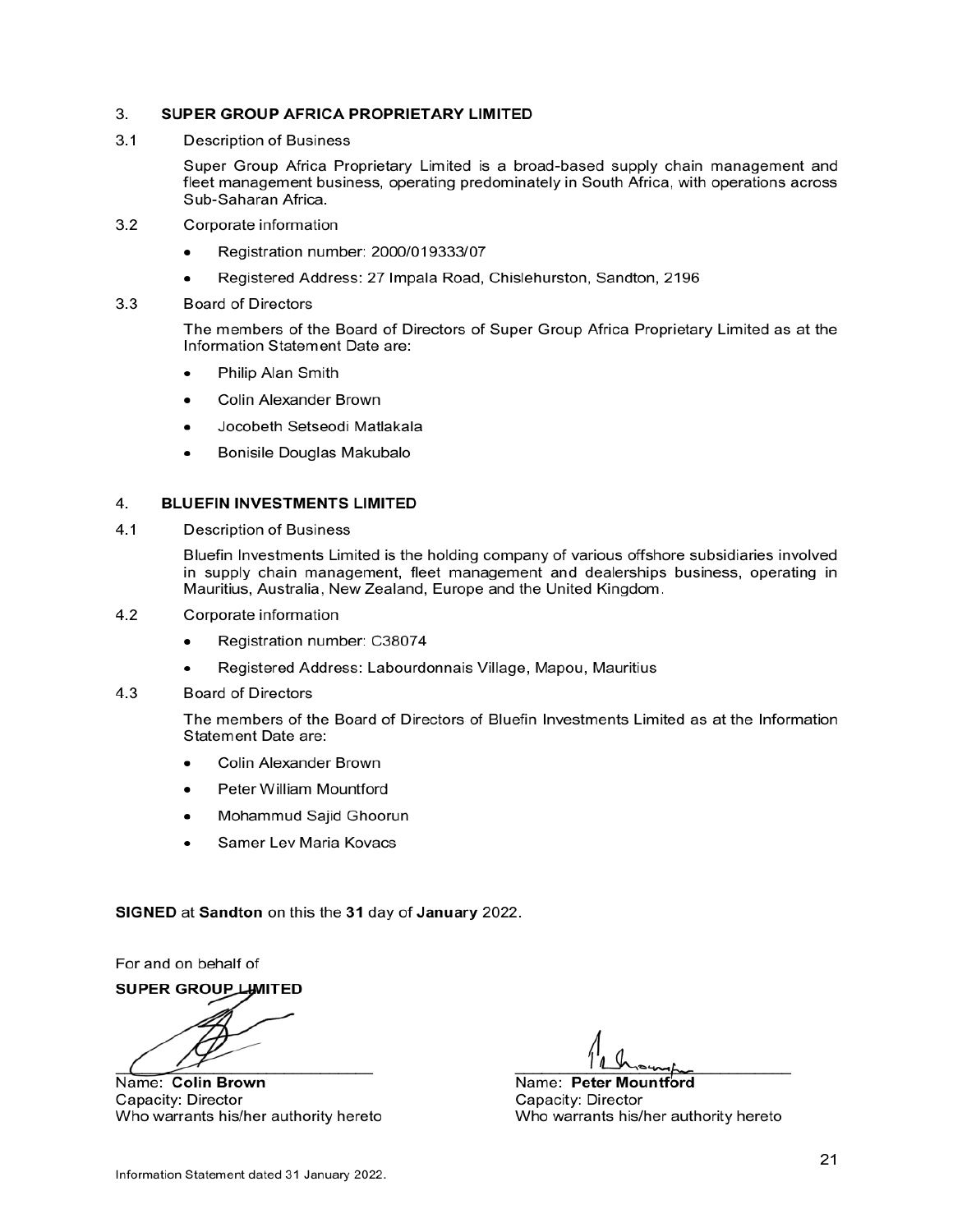# <span id="page-26-0"></span>**ABBREVIATIONS AND DEFINITIONS**

The following abbreviations and definitions listed below have been used throughout this Information Statement.

| "AARTO"                         | Administrative Adjudication of Road Traffic Offences                                                        |
|---------------------------------|-------------------------------------------------------------------------------------------------------------|
| "Ader"                          | Servicios Empresariale Ader S.A                                                                             |
| "Al"                            | Artificial Intelligence                                                                                     |
| "B-BBEE"                        | Broad-Based Black Economic Empowerment                                                                      |
| "CEO"                           | <b>Chief Executive Officer</b>                                                                              |
| "CFO"                           | <b>Chief Financial Officer</b>                                                                              |
| "CIO"                           | <b>Chief Information Officer</b>                                                                            |
| "Companies Act"                 | Companies Act No. 71 of 2008, as amended                                                                    |
| "Covid-19"                      | The coronavirus disease (COVID-19) as an infectious disease<br>caused by a new strain of coronavirus        |
| "CSD"                           | <b>Central Securities Depository</b>                                                                        |
| "ESG"                           | Environmental, Social and Governance                                                                        |
| "EU"                            | European Union                                                                                              |
| "FEC"                           | Foreign Exchange Contract                                                                                   |
| "FML"                           | <b>Full Maintenance Leasing</b>                                                                             |
| "GRC"                           | <b>Group Risk Committee</b>                                                                                 |
| "HR"                            | Human Resources                                                                                             |
| "inTime"                        | in Time Holdings GmbH and its subsidiaries                                                                  |
| "IT"                            | Information Technology                                                                                      |
| " $I$ o $T$ "                   | Internet of Things                                                                                          |
| "JSE"                           | <b>JSE Limited</b>                                                                                          |
| "King IV"                       | The King Code of Corporate Governance Principles and the King<br>Report on Governance for South Africa 2016 |
| "Listings Requirements"         | Listings Requirements of the JSE                                                                            |
| "OEMs"                          | <b>Original Equipment Manufacturers</b>                                                                     |
| "Pound Sterling/GBP/£"          | <b>Great British Pound</b>                                                                                  |
| "POPIA"                         | Protection of Personal Information Act                                                                      |
| "R"                             | Rand, the South African currency                                                                            |
| "SA"                            | South Africa                                                                                                |
| "SENS"                          | <b>Stock Exchange News Service</b>                                                                          |
| "SG Fleet"                      | <b>SG Fleet Group Limited</b>                                                                               |
| "Super Group" or "the Group"    | Super Group Limited and its subsidiaries                                                                    |
| "Super Group Holdings" or "SGH" | Super Group Holdings Proprietary Limited, the holding company<br>for the Group's South African businesses   |
| "TLT"                           | Trans-Logo-Tech GmbH                                                                                        |
| "the Board"                     | the Board of directors of Super Group                                                                       |
| "the Company"                   | <b>Super Group Limited</b>                                                                                  |
| "UIF"                           | Unemployment Insurance Fund                                                                                 |
| "UK"                            | United Kingdom                                                                                              |
| "WACC"                          | Weighted Average Cost of Capital                                                                            |
| "WLTP"                          | World-wide Harmonised Light Vehicle Test Procedure                                                          |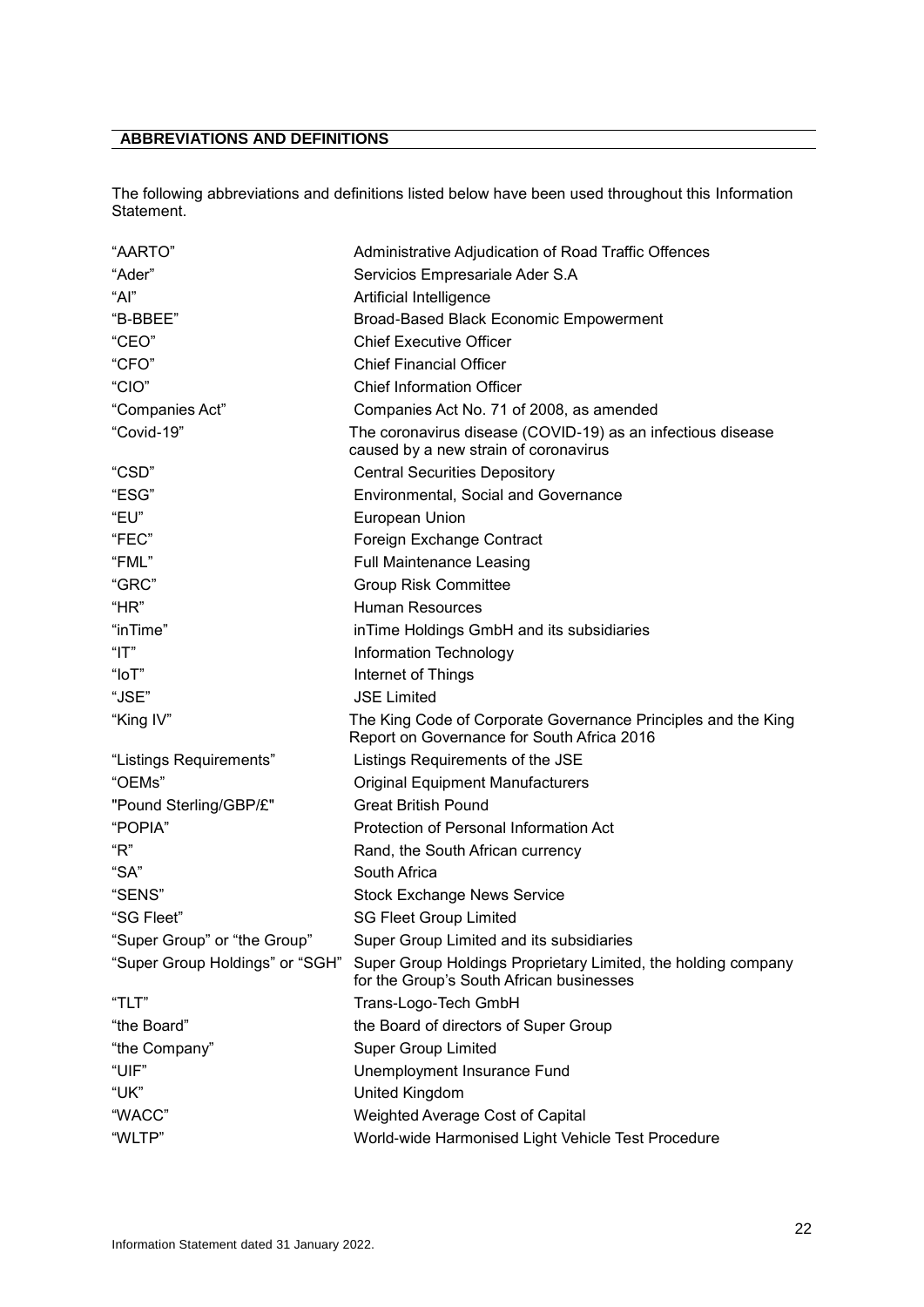## <span id="page-27-0"></span>**CORPORATE INFORMATION**

## **ISSUER**

**Super Group Limited** (registration number 1943/016107/06) 27 Impala Road Chislehurston Sandton Johannesburg, 2196 South Africa Private Bag X9973 Sandton, 2146 South Africa Contact: Ms B Bird Email: bridget.bird@supergrp.com Tel: 011 523 4075

**Debt Officer** Mr CA Brown Email: debt.officer@supergrp.com Tel: 011 523 4000

## **GUARANTORS**

#### **SUPER GROUP HOLDINGS PROPRIETARY LIMITED**

(registration number 1978/000019/07) 27 Impala Road **Chislehurston Sandton** Johannesburg, 2196 South Africa Private Bag X9973 Sandton, 2146 South Africa Contact: Ms B Bird Email: bridget.bird@supergrp.com Tel: 011 523 4075

#### **SUPER GROUP AFRICA PROPRIETARY LIMITED**

(registration number 1978/000019/07) 27 Impala Road Chislehurston Sandton Johannesburg, 2196 South Africa Private Bag X9973 Sandton, 2146 South Africa Contact: Ms B Bird Email: bridget.bird@supergrp.com Tel: 011 523 4075

## **SUPER GROUP TRADING PROPRIETARY LIMITED**

(registration number 1972/009559/07) 27 Impala Road **Chislehurston** Sandton Johannesburg, 2196 South Africa Private Bag X9973 Sandton, 2146 Contact: Ms B Bird South Africa Email: bridget.bird@supergrp.com Tel: 011 523 4075

## **BLUEFIN INVESTMENTS LIMITED**

(registration number C38074) Labourdonnais Village, Mapou **Mauritius** 

> c/o Private Bag X9973 Sandton, 2146

Contact: Ms B Bird Email: bridget.bird@supergrp.com Tel: 011 523 4075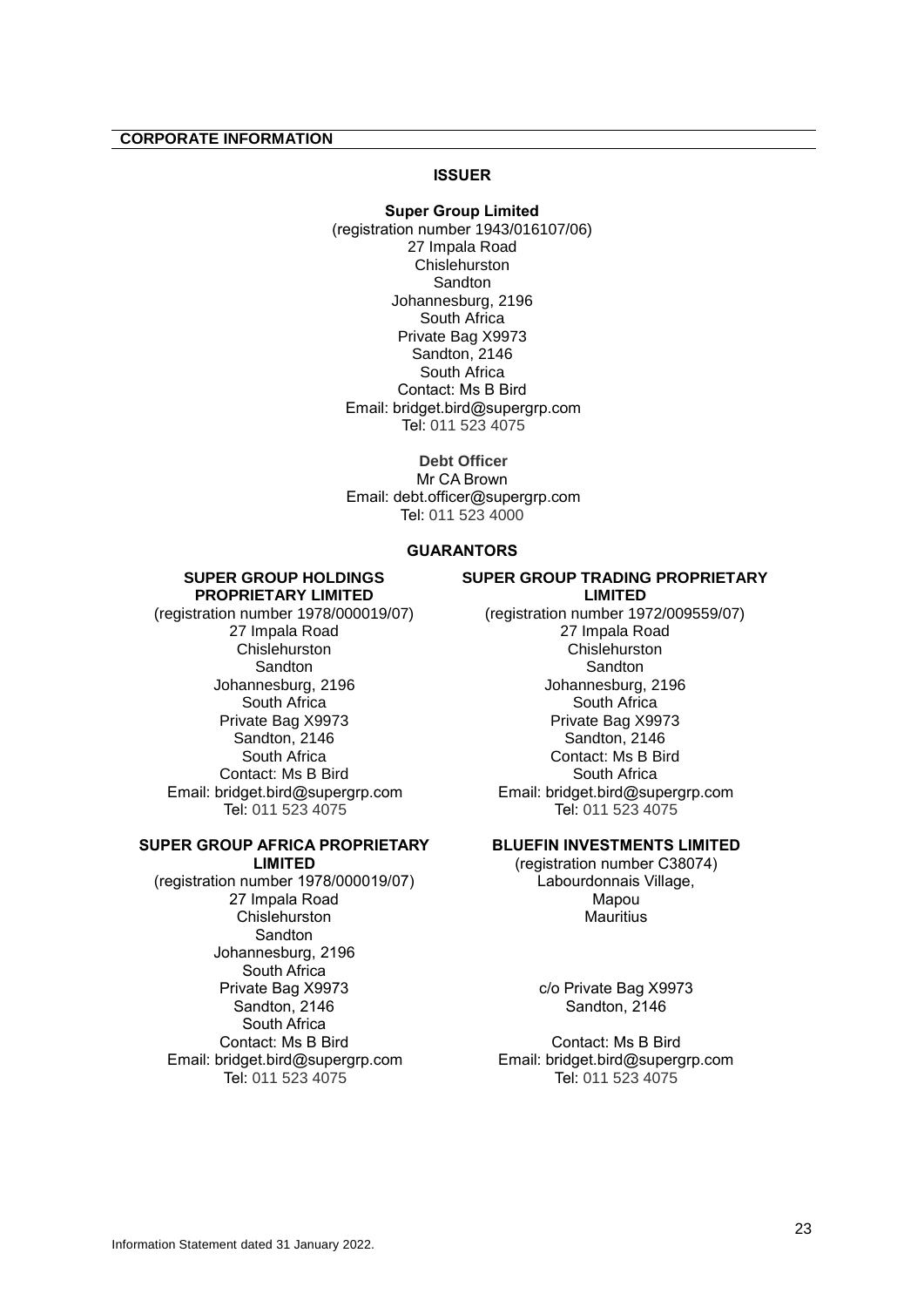#### **ARRANGER**

**Rand Merchant Bank, a division of FirstRand Bank Limited** (registration number 1929/001225/06) 1 Merchant Place Corner Rivonia Road and Fredman Drive Sandton, 2146 South Africa PO Box 786273 Sandton, 2146 South Africa Contact: Head of Debt Finance Group Tel: 011 282 8000

#### **DEALERS**

**Absa Corporate and Investment Bank, a division of Absa Bank Limited** (registration number 1986/004794/06) 15 Alice Lane Sandton, 2146 South Africa Private Bag X10056 Sandton, 2146 South Africa Contact: Head of Debt Capital Markets Tel: 011 895 6999

**Nedbank Limited, acting through its Corporate and Investment Banking division**

> (registration number 1951/000009/06) 135 Rivonia Road Sandown Sandton, 2196 South Africa PO Box 1144 Johannesburg, 2000 South Africa Contact: Head of Debt Capital Markets Tel: 0860 555 111

## **Investec Bank Limited, acting through its Corporate and Institutional Banking division**

(registration number 1969/004763/06) 100 Grayston Drive **Sandown** Sandton, 2196 South Africa PO Box 785700 Sandton, 2146 South Africa Contact: Head of Debt Capital Markets Tel: 011 286 7000

#### **The Standard Bank of South Africa Limited, acting through its Corporate and Investment Banking division**

(registration number 1962/000738/06) 3 Simmonds Street Johannesburg, 2001 South Africa PO Box 61344 Marshalltown, 2107 South Africa Contact: Head of Debt Capital Markets Tel: 0860 123 000

## **Rand Merchant Bank, a division of FirstRand Bank Limited**

(registration number 1929/001225/06) 1 Merchant Place Corner Rivonia Road and Fredman Drive Sandton, 2146 South Africa PO Box 786273 Sandton, 2146 South Africa Contact: Head of Debt and Trade Solutions Division Tel: 011 282 8000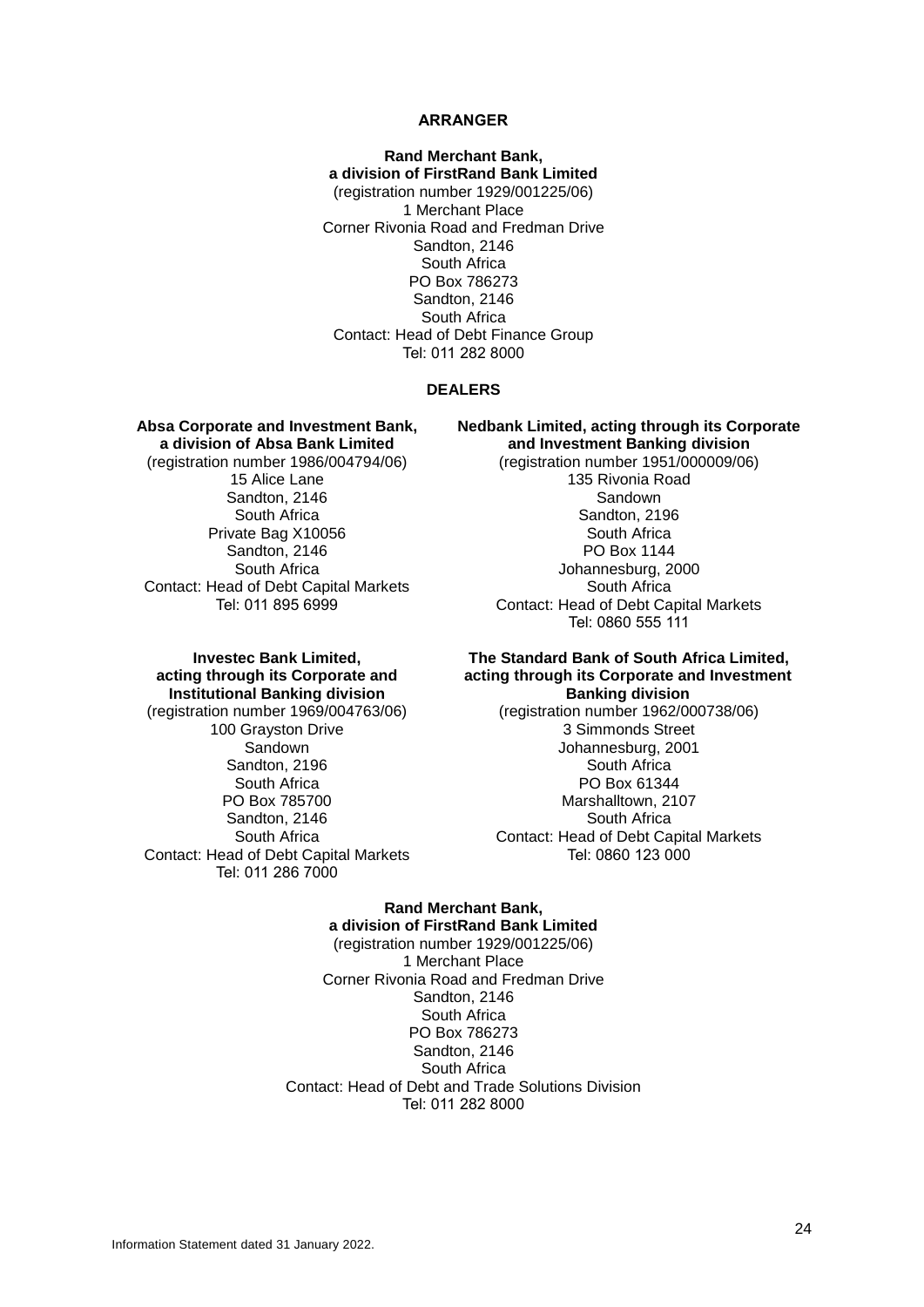#### **JSE DEBT SPONSOR**

#### **Rand Merchant Bank, a division of FirstRand Bank Limited** (registration number 1929/001225/06) 1 Merchant Place

Corner Rivonia Road and Fredman Drive Sandton, 2146 South Africa PO Box 786273 Sandton, 2146 South Africa Contact: Debt Sponsor Team Tel: 011 282 8000

## **ISSUER AGENT AND SETTLEMENT AGENT**

#### **Rand Merchant Bank, a division of FirstRand Bank Limited**

(registration number 1929/001225/06) 1 Merchant Place Corner Rivonia Road and Fredman Drive Sandton, 2146 South Africa PO Box 786273 Sandton, 2146 South Africa Contact: Head of Deal Management Tel: 011 282 8000

## **TRANSFER AGENT, CALCULATION AGENT AND PAYING AGENT**

**Super Group Limited** (registration number: 1943/016107/06) 27 Impala Road Chislehurston **Sandton** Johannesburg, 2196 South Africa Private Bag X9973 Sandton, 2146 South Africa Contact: Ms B Bird Email: bridget.bird@supergrp.com Tel: 011 523 4075

## **LEGAL ADVISERS TO THE ISSUER, ARRANGER AND DEALERS**

#### **Bowman Gilfillan Incorporated**

(registration number 1998/021409/21) 11 Alice Lane **Sandhurst** Sandton, 2196 South Africa P O Box 785812 Sandton, 2146 South Africa Contact: Mr C van Heerden Tel: 011 669 9354